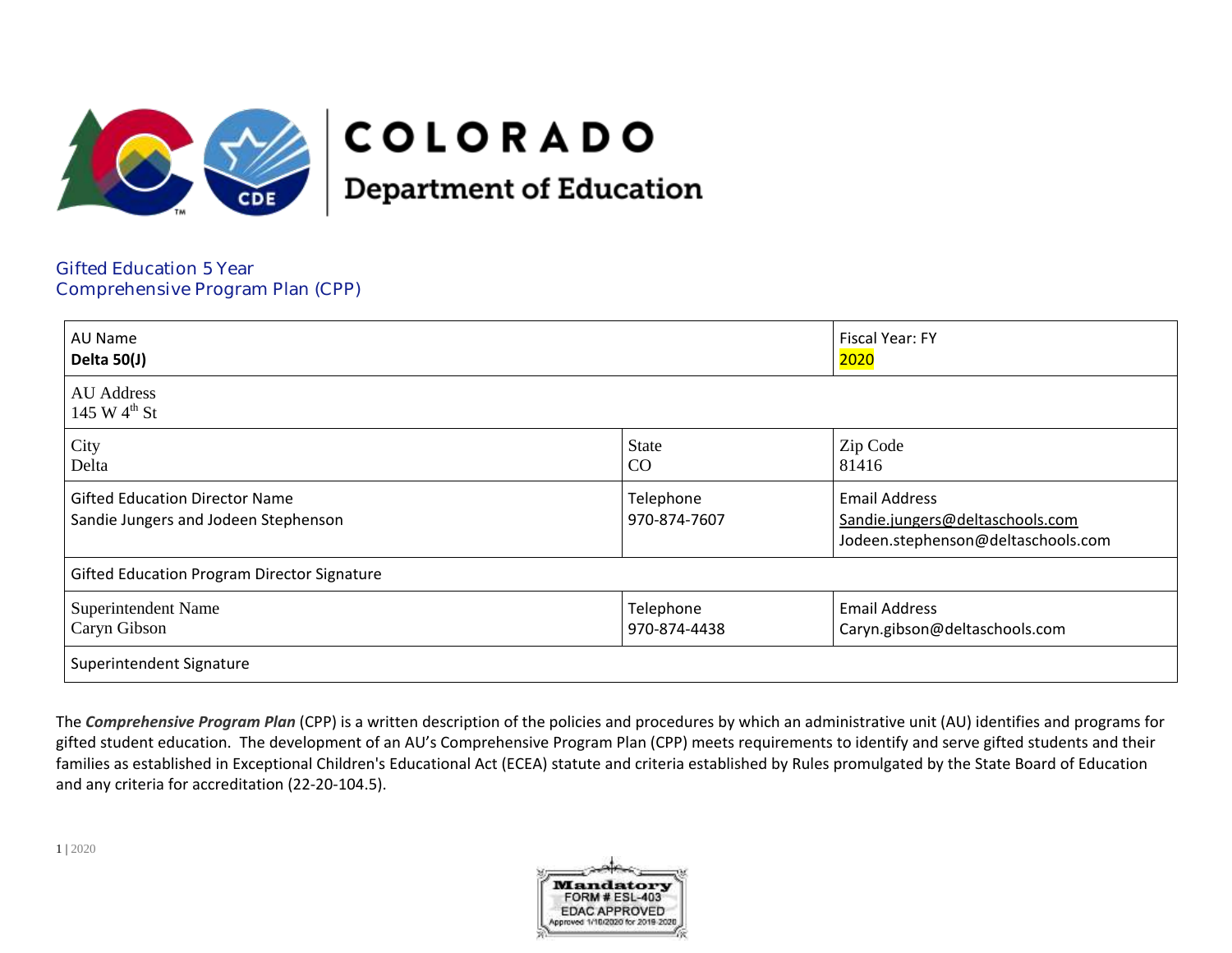The CPP describes the AU's implementation of key requirements outlined in ECEA Rules. This plan is informed by the AU's self-evaluation, stakeholder input and gifted student data. The plan template is located in the Data Management System (DMS). Completed plans are transparent documents, accessible to stakeholders on the Colorado Department of Education Office of Gifted Education website.

### Directions:

Write the administrative unit's description of how it implements each element of the Comprehensive Program Plan and how the AU plans to improve or enhance each element as appropriate. Address all key requirements as they are described in the Rules in your response.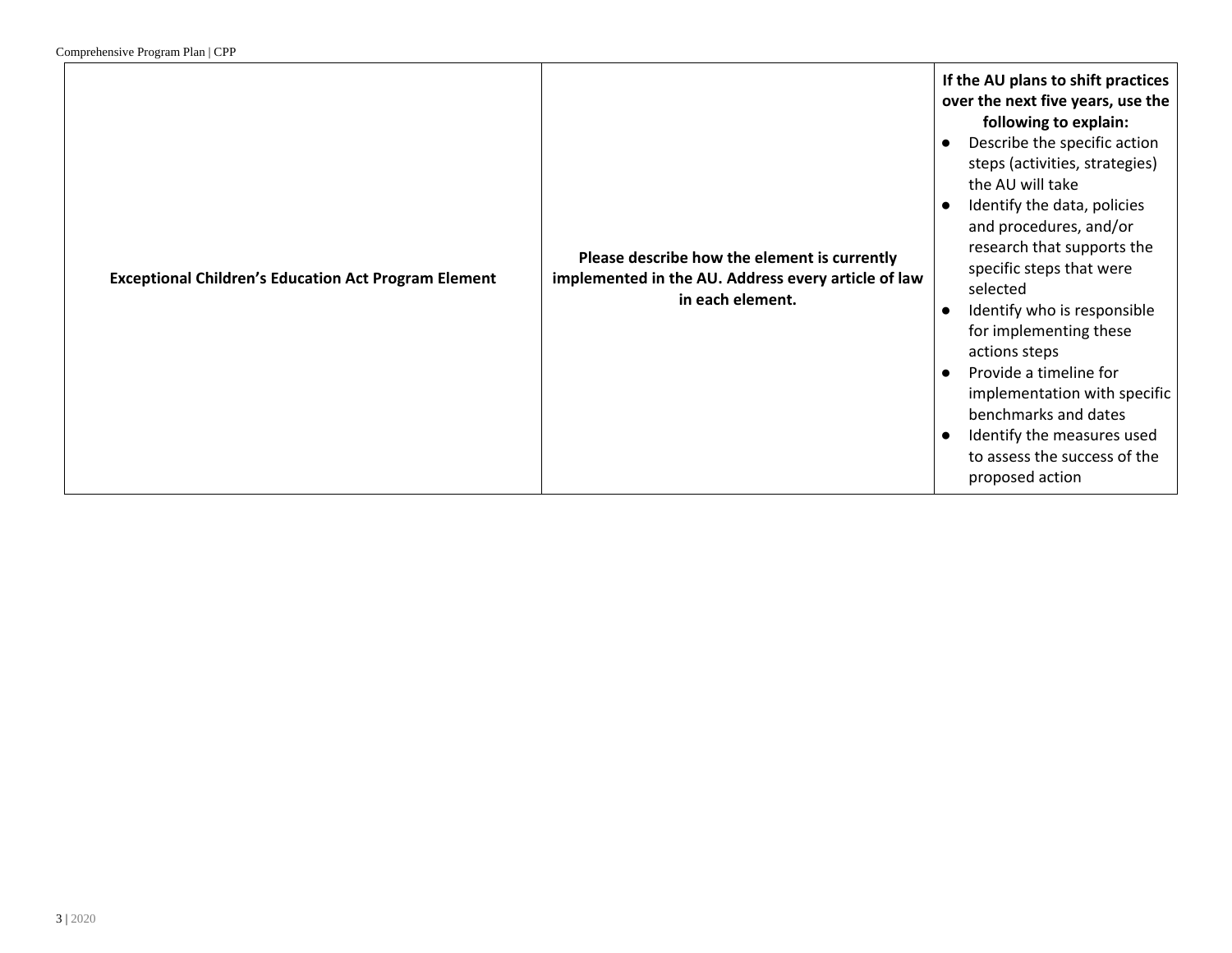## **Procedures for Parent, Family, and Student Engagement** *12.02(2)(a)*

12.02(2)(a)(i) The program plan shall describe how the AU implements parent, family, and student engagement and communication with regard to gifted education programs that include, but are not limited to: how parents are informed about access to identification procedures; ways to educate parents and families about giftedness or parenting gifted students; information about involvement and progress reporting; what programming options are available to match student strengths and challenges; information about concurrent enrollment; how to be involved in college and career planning; primary languages in the AU, and ways parents and families may participate in the school community.

12.02(2)(a)(ii) In multi-district AUs and BOCES, methods of engagement and communication may vary based upon individual district procedures, but each district must have a plan for parent, family, and student communication and engagement.

Delta County School District hosts an extensive website dedicated to information and issues surrounding Gifted Education. (http://specialservices.deltaschools.com/giftedtalented/) The site houses the very extensive GT Parent Handbook, a brief GT Parent Brochure, and specific pages outlining identification procedures and programming options. We have developed a graphic outlining and describing identification steps, which provides a visual reinforcing the cyclical nature and relationship between identification practices and RtI interventions with progress monitoring. The site offers several pages of resources for parents, students and educators with questions or concerns around gifted education.

A letter is mailed to all parents of identified GT students within the first 2 weeks of the school year, giving parents an overview of the program, informing them of any changes to the identification or programming plans, explaining improvement goals, and extending an invitation to participate in the GT Parent Council. This letter also discusses Information about ALP development and parent involvement in the process, as well as contact information for each school. School-based GT Site Coordinators work directly with students and parents to develop Advanced Learning Plan goals. They meet with parents during conferences to discuss goals and monitor the students' progress, as well as occasions when questions or concerns arise. Our GT Parent Council provides feedback to district personnel, and makes suggestions for future growth of gifted programming. In the summer of 2016, this group analyzed current gifted programming and helped to shape the Vision 2020 program plan for the district. We continue to consult with them annually. Individual council members communicate with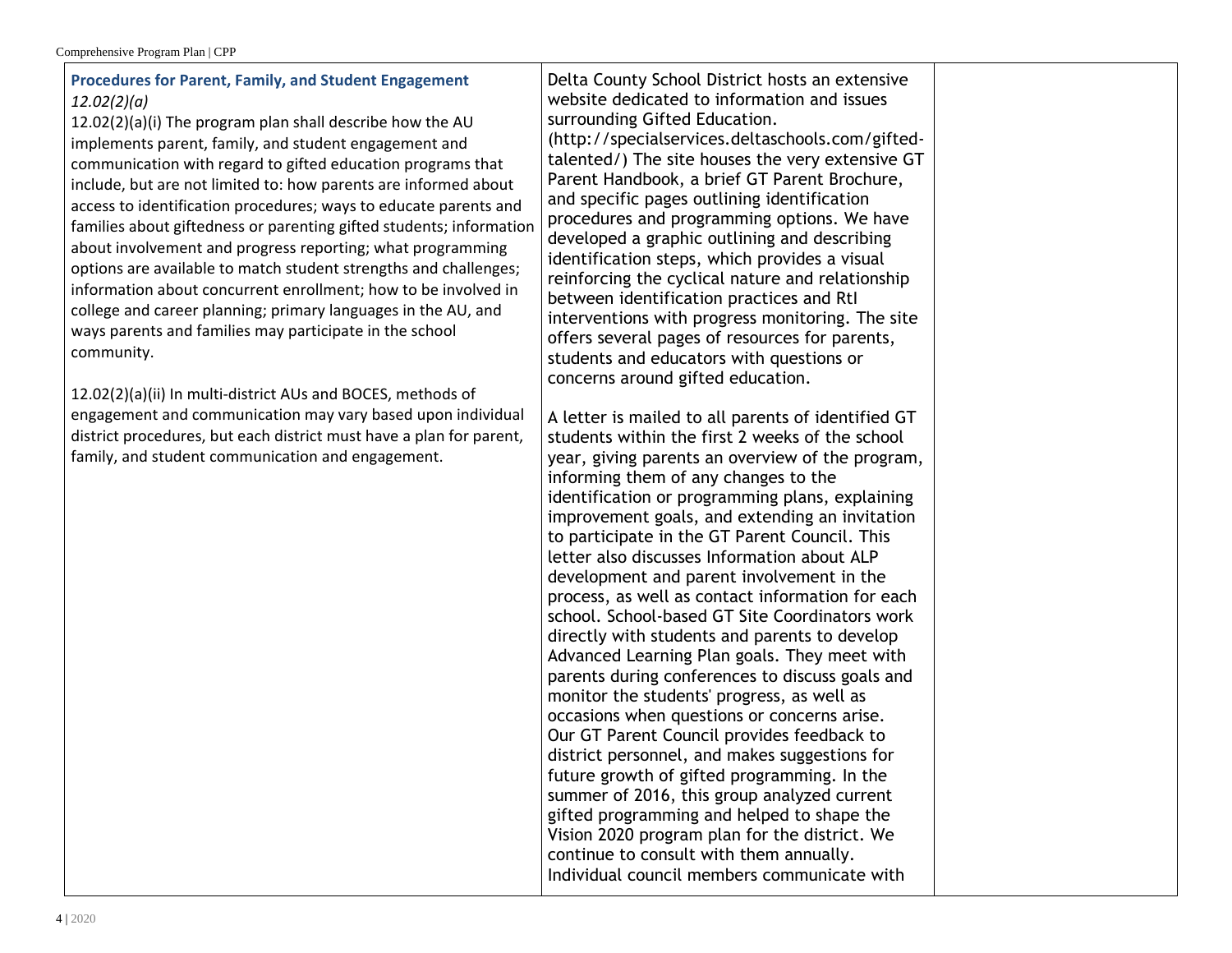their school community in efforts to strengthen education for gifted students. Council members have created a local Facebook page, Delta County GT Community, promoting gifted education and providing a space for conversation about the needs of students and parents in the district. We hope to promote membership and leverage this space to improve communication channels. DCSD GT personnel work with Parent Council members to conduct a needs assessment to determine topics for parent and community education outreach. Once topics are identified, we offer at least two annual events targeted to increase understanding of gifted children and their educational needs, in both affective and achievement. Each high school communicates directly with parents and students about concurrent enrollment, AP and other advanced educational options. They further offer college planning informational meetings as well as Free Application for Federal Student Aid (FAFSA) workshops. PowerSchool tracks the primary home language for all students and DCSD provides written communication, as well as translation services, in the home language whenever needed. Many of our forms are available in Spanish, and community members assist with translation for Karen and Korean speakers. We are working to translate more of our frequently used documents into Spanish.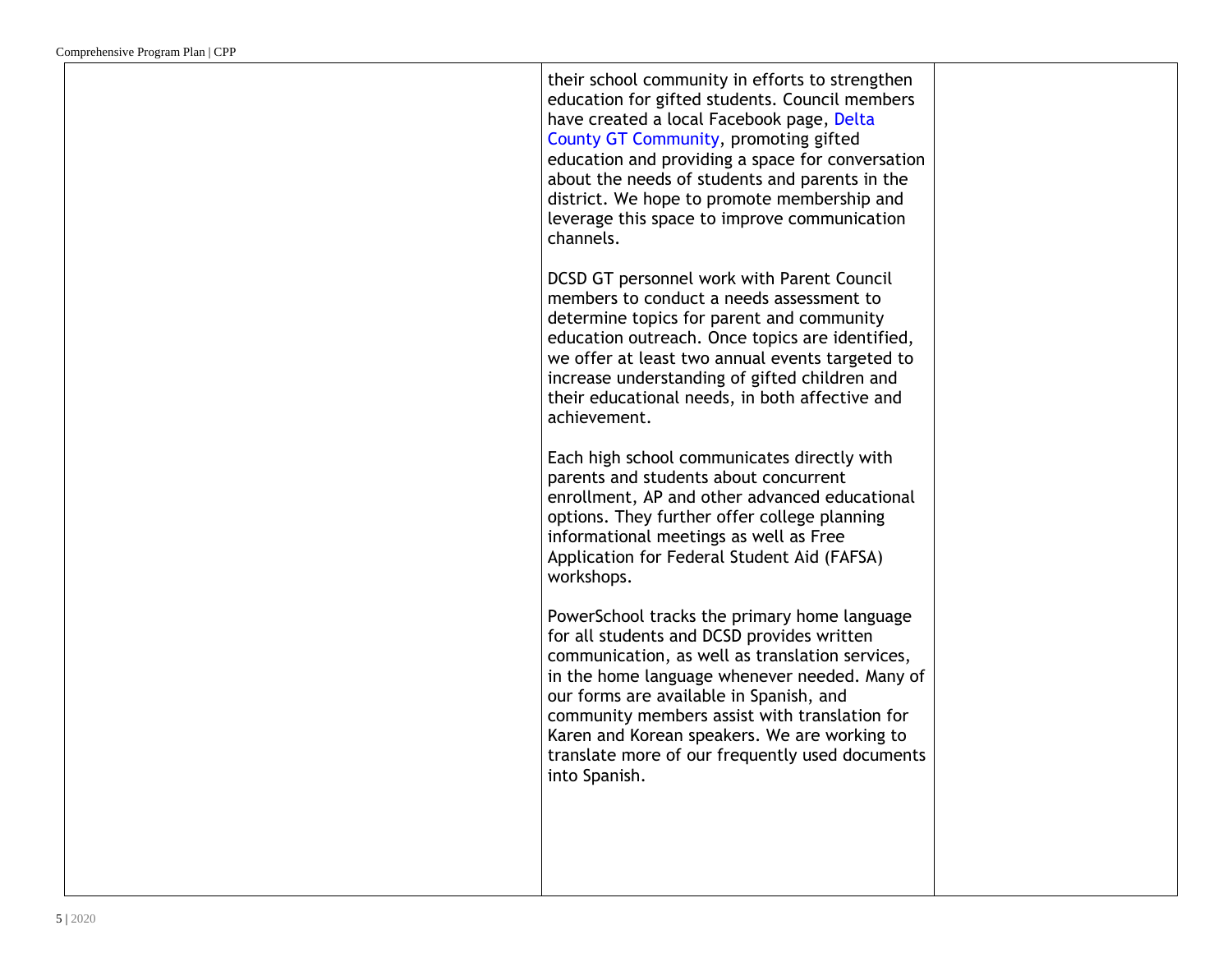| Definition of "Gifted Student" 12.02(2)(b)<br>12.02(2)(b) The program plan shall include a written definition<br>that is the same as or substantially similar to the definition of<br>"gifted student" specified in section 12.01(16) of these Rules. This<br>definition shall serve as the basis for the implementation of all<br>other program plan elements described below. | DCSD has adopted the State of Colorado's<br>definition of gifted children. "Gifted and<br>talented children" means those persons between<br>the ages of five and twenty-one whose abilities,<br>talents, and potential for accomplishment are so<br>exceptional or developmentally advanced that<br>they require special provisions to meet their<br>educational programming needs. Children under<br>five who are gifted may also be provided with<br>early childhood special educational services.<br>Gifted students may have disabilities (i.e. twice<br>exceptional) and come from all socio-economic,<br>ethnic and cultural populations. Gifted students<br>are capable of high performance, exceptional<br>production, or exceptional learning behavior by<br>virtue of any or a combination of these areas of<br>giftedness: • General or specific intellectual<br>ability • Specific academic aptitude • Creative<br>or productive thinking • Leadership abilities<br>•Visual arts, performing arts, musical or<br>psychomotor abilities.<br>In the past two years, DCSD has worked<br>diligently to align academic identification tools<br>and processes to meet and support this<br>definition. We are currently developing tools and<br>procedures for identifying students in the arts,<br>creativity, leadership and psychomotor areas. |  |
|---------------------------------------------------------------------------------------------------------------------------------------------------------------------------------------------------------------------------------------------------------------------------------------------------------------------------------------------------------------------------------|--------------------------------------------------------------------------------------------------------------------------------------------------------------------------------------------------------------------------------------------------------------------------------------------------------------------------------------------------------------------------------------------------------------------------------------------------------------------------------------------------------------------------------------------------------------------------------------------------------------------------------------------------------------------------------------------------------------------------------------------------------------------------------------------------------------------------------------------------------------------------------------------------------------------------------------------------------------------------------------------------------------------------------------------------------------------------------------------------------------------------------------------------------------------------------------------------------------------------------------------------------------------------------------------------------------------------------------------------------|--|
|---------------------------------------------------------------------------------------------------------------------------------------------------------------------------------------------------------------------------------------------------------------------------------------------------------------------------------------------------------------------------------|--------------------------------------------------------------------------------------------------------------------------------------------------------------------------------------------------------------------------------------------------------------------------------------------------------------------------------------------------------------------------------------------------------------------------------------------------------------------------------------------------------------------------------------------------------------------------------------------------------------------------------------------------------------------------------------------------------------------------------------------------------------------------------------------------------------------------------------------------------------------------------------------------------------------------------------------------------------------------------------------------------------------------------------------------------------------------------------------------------------------------------------------------------------------------------------------------------------------------------------------------------------------------------------------------------------------------------------------------------|--|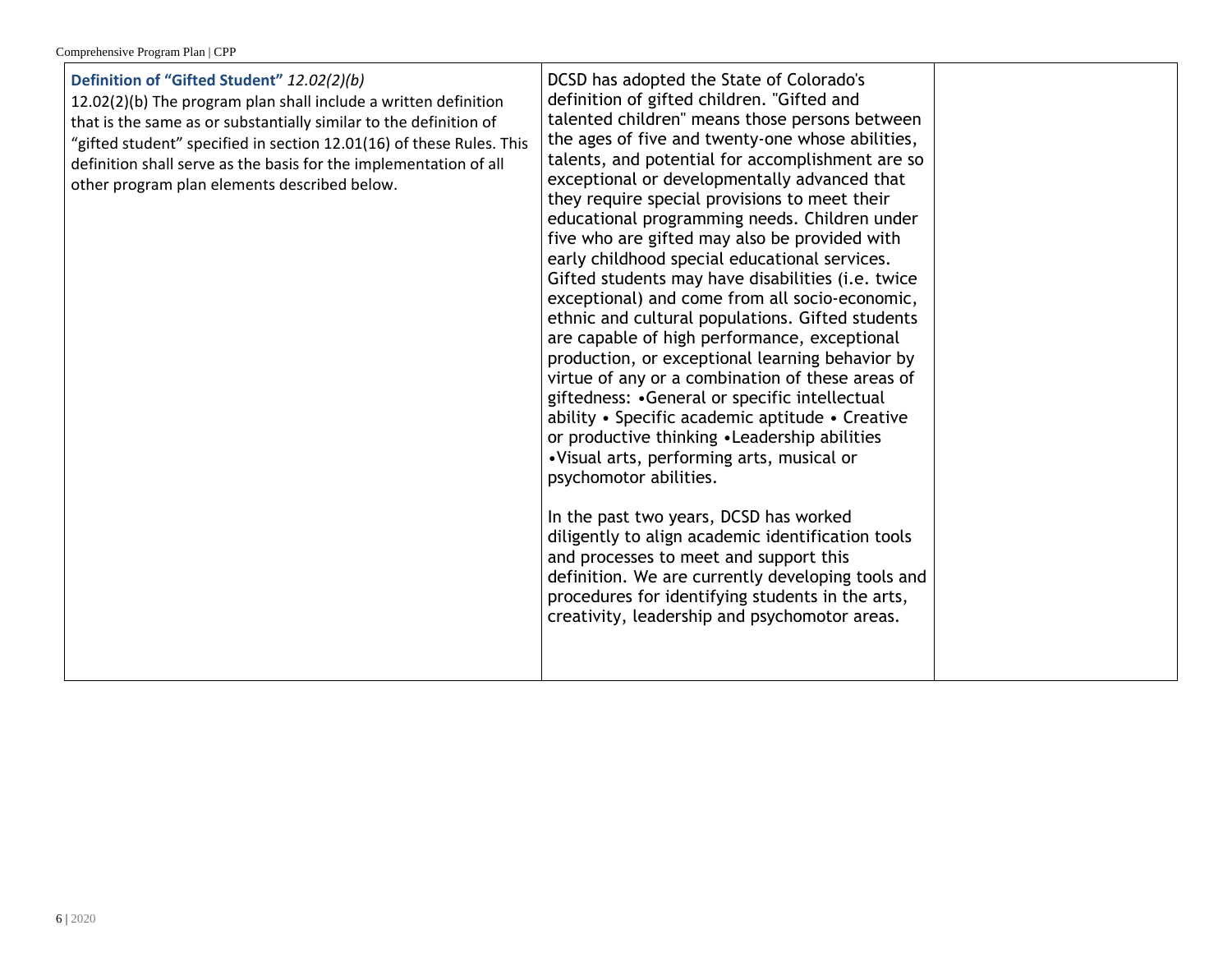## **Identification Procedures** *12.02(2)(c)*

The program plan shall describe the assessment process used by the AU for identifying students who meet the definition specified in section 12.01(16) and for identifying the educational needs of gifted students. The assessment process shall recognize a student's exceptional abilities or potential, interests, and needs in order to guide student instruction and individualized planning and programming. In traditionally underrepresented student groups and visual/music/performing arts student groups or talent pools, identification may require the collection of student information over time, using additional data points from a response to intervention approach, or additional assessment. The AU identification procedures shall include, but need not be limited to:

12.02(2)(c)(i) A method(s) to ensure equal and equitable access for all students. The program plan shall describe the efforts that the AU will make to identify gifted students from all populations, including preschool (if applicable) through twelfth grade students, minority students, economically diverse students, culturally diverse students, students with limited English proficiency and children with disabilities;

12.02(2)(c)(ii) Referral procedures that seek referrals from a variety of sources, and screening procedures used for conducting identification assessment. Every AU is strongly encouraged to include optional universal screening in identification procedures;

12.02(2)(c)(iii) A time line of no more than 30 school days after a referral to determine whether a student will continue with formal identification assessment, or will receive talent pool designation;

12.02(2)(c)(iv) Implementation of assessments that align with the purpose of identifying exceptionality in the categories of giftedness, and in traditionally underrepresented populations. The AU may choose local assessment tools from the Department's chart of common and varied assessment tools used in identification;

DCSD has updated the gifted identification procedures to align with ECEA law. All 2nd grade and 6th grade students participate in Universal Screening, using the Cognitive Abilities Test, (CogAT form 7). This measure of critical reasoning gives educators and parents an overview of a child's strengths and relative challenges across the Verbal, Quantitative and Non-Verbal domains. This updated form 7 is more accessible to second language students, as well as other to under-represented populations, since the problems are less language loaded than past versions.

Anyone may nominate a student for gifted identification, at any time in their school career. GT Coordinators will proceed with the identification process. Once a student is "on our radar", we gather the available body of evidence within 30 days of nomination.

This evidence consists of cognitive measures, academic achievement record and analysis of behaviors typical of gifted children. Once the data is gathered, a school level committee (including a gifted specialist) meets to determine whether there is sufficient data indicating a need for gifted services, identify specific areas of giftedness and discuss appropriate education plans. They help to craft appropriate ALP with goals, and notify parents of the new goals and programming within 60 days.

DCSD board policy includes options for identifying gifted students over 5 years of age. DCSD has purchased appropriate assessment tools and will identify young students based on the portable body of evidence as defined by the Colorado Department of Education and the Exceptional Children's Education Act.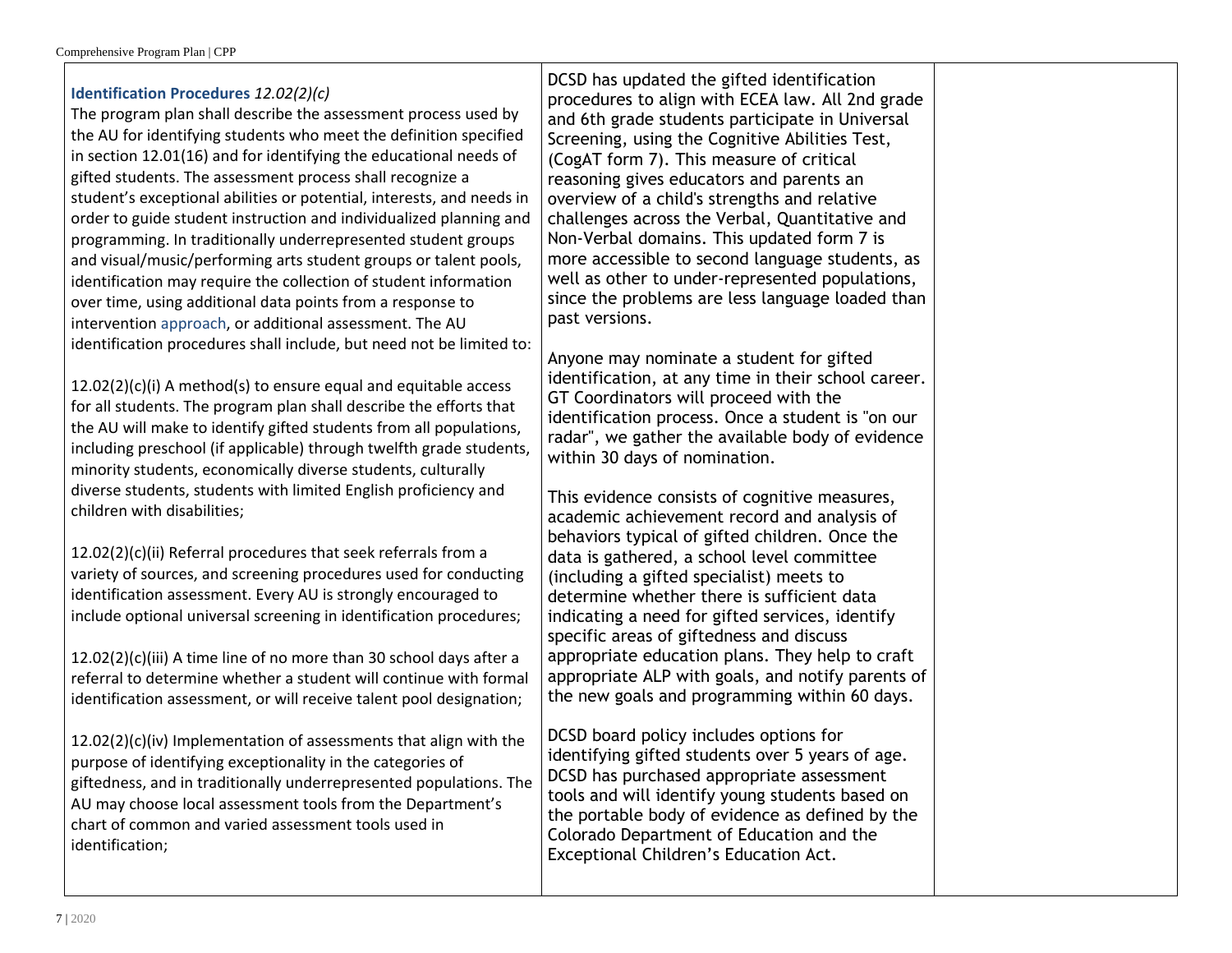12.02(2)(c)(v) Collection of data for a body of evidence that includes, but is not limited to: assessment results from multiple sources and multiple types of data (i.e. qualitative and quantitative data about achievement, cognitive ability, performance, parent and teacher input, motivation and observations of gifted characteristics/behaviors). The body of evidence contains data to identify the strength area defined in the definition of gifted children and determine appropriate programming services. These same categories are used in data collection and for developing the ALP;

12.02(2)(c)(vi) A review team procedure; and that includes at least one person trained or endorsed in gifted identification and programming;

12.02(2)(c)(vii) A review team procedure for determining identification or a talent pool designation from a body of evidence and for developing individualized ALPs for identified students. When only cognitive ability assessment data meets criteria in a body of evidence, the review team may determine that the student is identified with general or specific intellectual ability. This identification meets the condition of portability.

12.02(2)(c)(viii) A determination letter for parents and school files describing the decision of the review team, and area(s) of giftedness if the student is found to have exceptional abilities; and

12.02(2)(c)(ix) A communication procedure by which parents are made aware of the identification assessment process for their student, understand the results of the determination, and engage in the development and review of the student's ALP.

Analysis of our demographic data indicates an imbalance in our gifted population relative to our populations of English Language Learners and students from lower income homes. DCSD has implemented initiatives to give students from these under-represented populations a chance to interact with high-level problem-solving, critical and productive thinking skills, prior to taking the CogAT assessment in 2nd grade.

DCSD has implemented initiatives to give students from these under-represented populations a chance to interact with high-level problem-solving, critical and productive thinking skills, prior to taking the CogAT assessment in 2nd grade. Many 2nd grade classroom teachers schedule DISCOVER Process problem-solving activities and assist with observation protocols. Students participate in 3 structured activities designed to build critical and productive thinking. Although this intervention has been targeted to those schools with large ELL and low SES populations, all elementary schools are invited to participate.

Students who are nominated in the areas of leadership, creativity or talents are given "sparkler" opportunities to develop the talents, solve problems, and demonstrate advanced abilities. Results are recorded and shared with an expert in the field for rubric evaluation, which may lead to identification.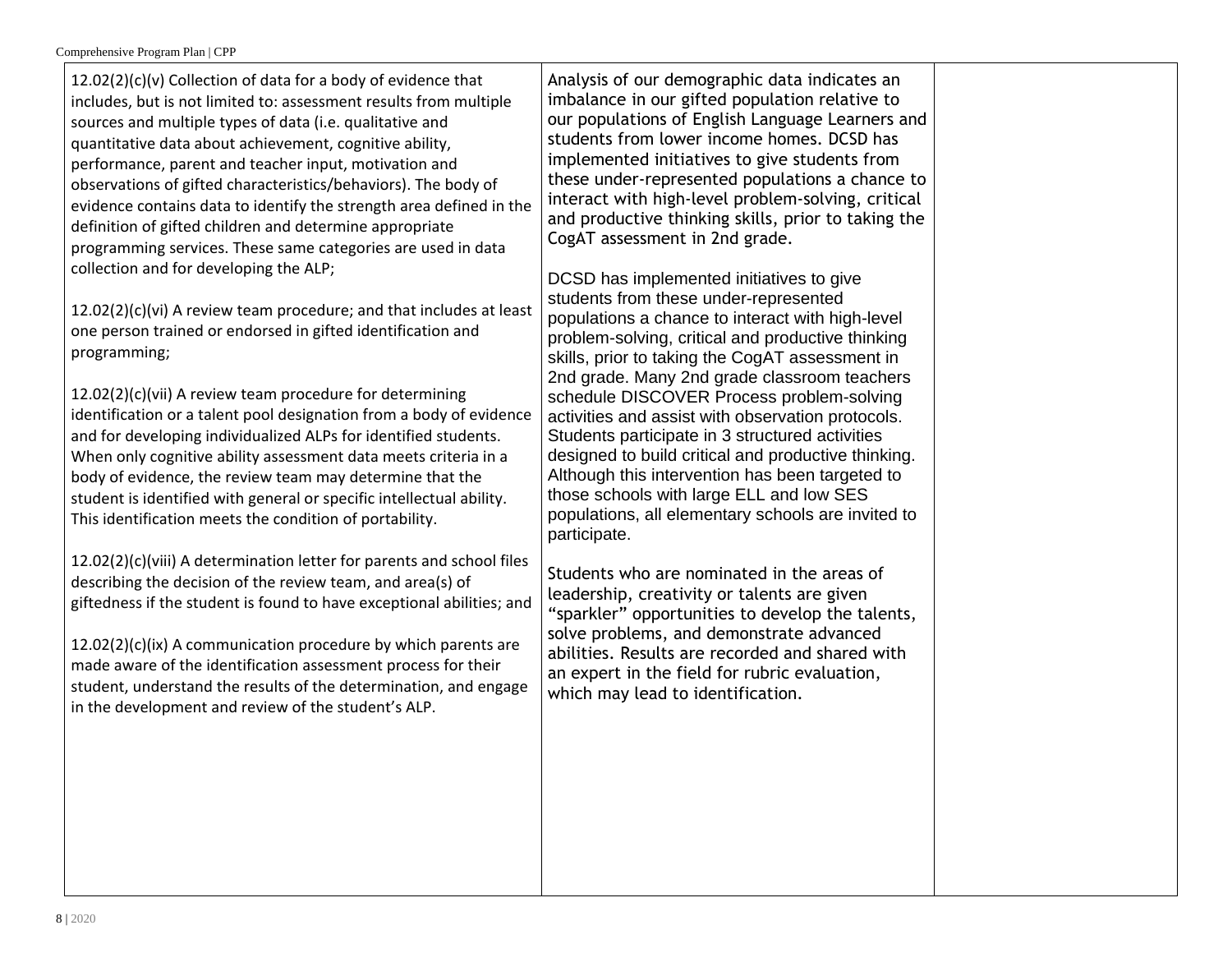| observation/performance assessment tools as determined by the<br>adapt the plan to best fit the child's learning<br>AU to determine referrals, further data collection and observation,<br>needs through the Response to Intervention (RtI)<br>and/or formation of student talent pools.<br>or Multi-Tiered System of Support (MTSS)<br>process. Students who respond positively to<br>challenges will remain in a "talent pool' and<br>continue to receive interventions. Educators will<br>meet again to determine whether formal<br>identification is appropriate, based on this<br>information.<br>Talent pool records are maintained at the<br>district level, so we are able to track students<br>and provide continuity. Annually, the GT<br>Coordinator reviews new data and brings<br>updated BOE to the attention of Site<br>Coordinators.<br>Once the committee has made a determination,<br>parents are notified of the outcome by letter,<br>whether the student was identified and under<br>which category $(s)$ , or that the student will be in<br>the talent pool and receive RtI services. The<br>letter notifies parents the ALP process, and<br>school site coordinators will follow up to begin |
|----------------------------------------------------------------------------------------------------------------------------------------------------------------------------------------------------------------------------------------------------------------------------------------------------------------------------------------------------------------------------------------------------------------------------------------------------------------------------------------------------------------------------------------------------------------------------------------------------------------------------------------------------------------------------------------------------------------------------------------------------------------------------------------------------------------------------------------------------------------------------------------------------------------------------------------------------------------------------------------------------------------------------------------------------------------------------------------------------------------------------------------------------------------------------------------------------------------------|
|----------------------------------------------------------------------------------------------------------------------------------------------------------------------------------------------------------------------------------------------------------------------------------------------------------------------------------------------------------------------------------------------------------------------------------------------------------------------------------------------------------------------------------------------------------------------------------------------------------------------------------------------------------------------------------------------------------------------------------------------------------------------------------------------------------------------------------------------------------------------------------------------------------------------------------------------------------------------------------------------------------------------------------------------------------------------------------------------------------------------------------------------------------------------------------------------------------------------|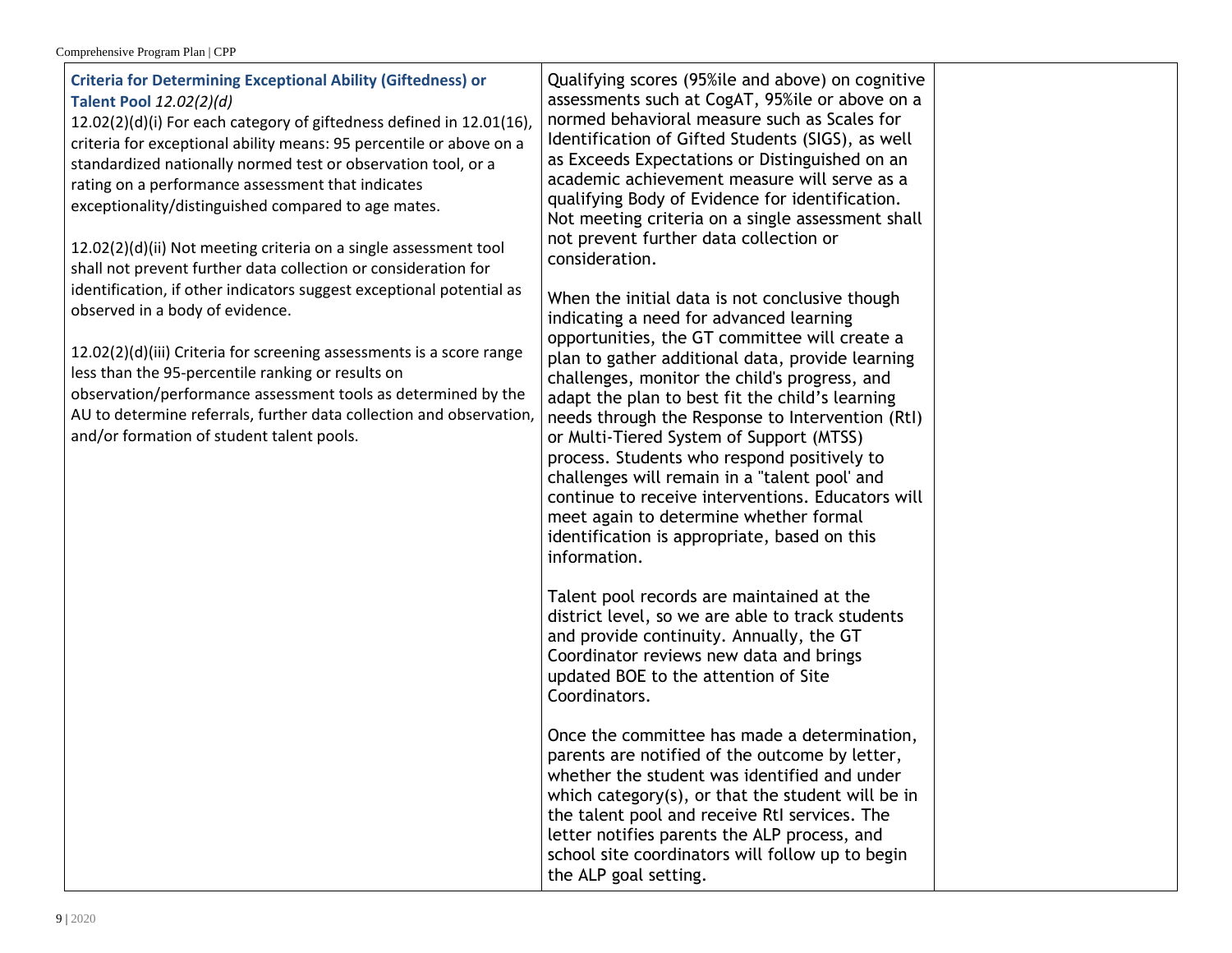| Identification Portability 12.02(2)(e)<br>Identification portability shall be based upon AU implementation<br>of statewide identification procedures required in Section<br>12.02(2)(c) and use of criteria set for exceptionality in Section<br>12.02(2)(d) and determination of a student's identification in one<br>or more of the categories of giftedness as described in the state<br>definition of gifted children in Section 12.01(16). Administrative<br>units shall implement procedures for statewide portability of<br>identification that include, but may not be limited to:<br>12.02(2)(e)(i) A requirement that the sending school/district<br>transfer the body of evidence for identification and the ALP with<br>student records when the student moves from one district to<br>another; | When a child transfers out of the district, recent<br>ALP goals and portable Body of Evidence data<br>are submitted to the requesting district along<br>with other school records.<br>When a child transfers into the district and the<br>school is notified that he or she has received GT<br>services or has been in a talent pool, we will<br>request and review supporting data and goals<br>from the prior district within 45 days, and build<br>an Advanced Learning Plan detailing<br>programming to communicate with parents<br>within 60 days. |  |
|-------------------------------------------------------------------------------------------------------------------------------------------------------------------------------------------------------------------------------------------------------------------------------------------------------------------------------------------------------------------------------------------------------------------------------------------------------------------------------------------------------------------------------------------------------------------------------------------------------------------------------------------------------------------------------------------------------------------------------------------------------------------------------------------------------------|---------------------------------------------------------------------------------------------------------------------------------------------------------------------------------------------------------------------------------------------------------------------------------------------------------------------------------------------------------------------------------------------------------------------------------------------------------------------------------------------------------------------------------------------------------|--|
| 12.02(2)(e)(ii) Review of the transferred student's ALP within 45<br>school days of start date to determine programming options and<br>services that serve the identified area(s) according to the district<br>and community resources of the receiving district;                                                                                                                                                                                                                                                                                                                                                                                                                                                                                                                                           |                                                                                                                                                                                                                                                                                                                                                                                                                                                                                                                                                         |  |
| 12.02(2)(e)(iii) If the receiving district finds the body of evidence<br>to be incomplete, the receiving district shall consult with, as<br>practical, the former district, parents, and student and re-evaluate<br>the identification determination; and.                                                                                                                                                                                                                                                                                                                                                                                                                                                                                                                                                  |                                                                                                                                                                                                                                                                                                                                                                                                                                                                                                                                                         |  |
| 12.02(2)(e)(iv) Communication to parents within 60 school days of<br>start date about how the new district will meet the needs outlined<br>in the student's ALP                                                                                                                                                                                                                                                                                                                                                                                                                                                                                                                                                                                                                                             |                                                                                                                                                                                                                                                                                                                                                                                                                                                                                                                                                         |  |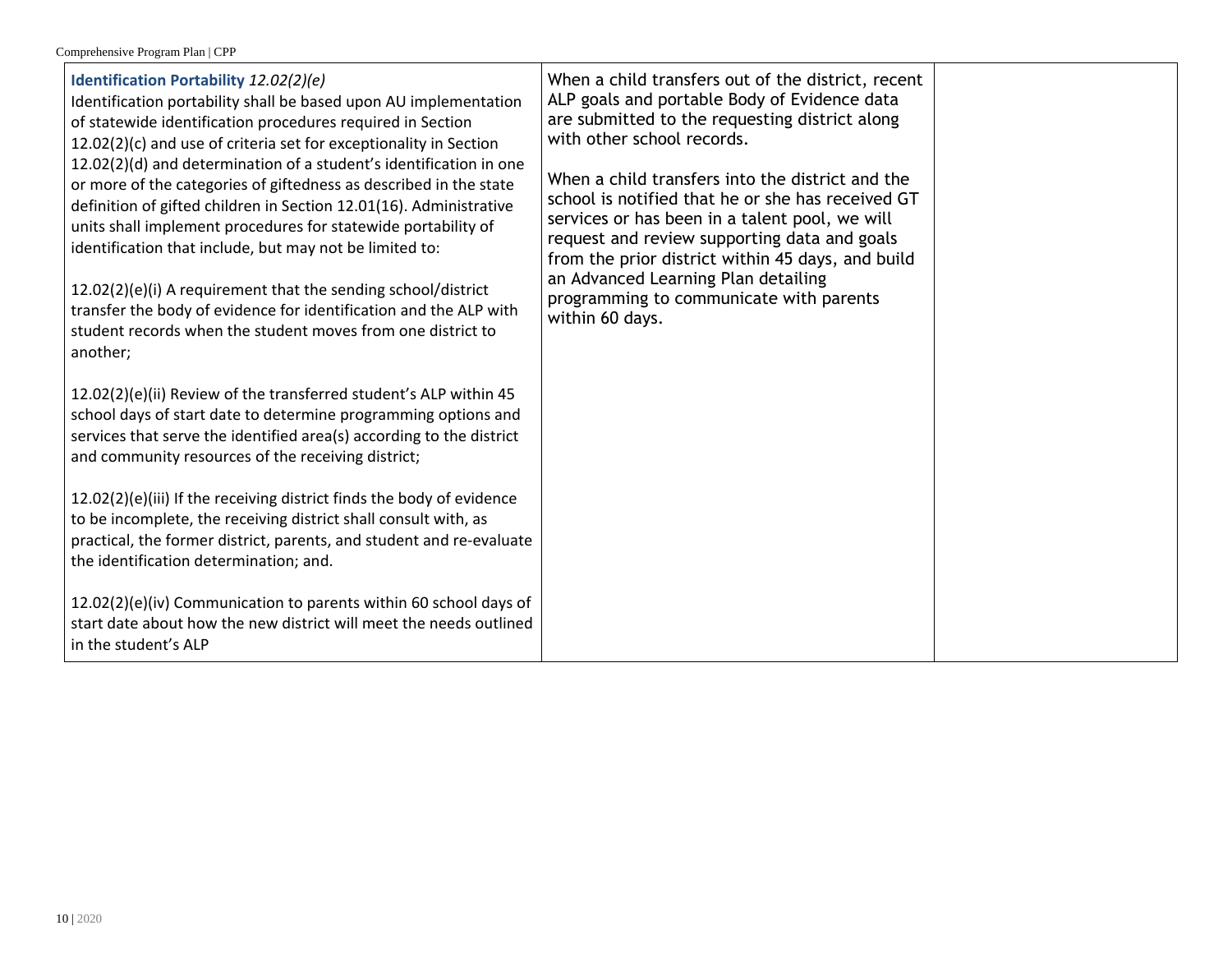| Advanced Learning Plan Content 12.02(2)(f)<br>The AU shall develop an ALP for every gifted student according to<br>the student's determined area(s) of giftedness, interests, and<br>instructional and affective needs. The ALP shall be considered in<br>educational planning toward post-secondary readiness outcomes<br>and decision-making concerning subsequent programming for that<br>student and be used in the articulation/transition process,<br>preschool (if applicable) through grade 12. At the high school level<br>ALPs may blend with the student's individualized career and<br>academic plan (ICAP) if all content of the ALP is inclusive in the<br>ICAP which includes achievement and affective goals. The ALP<br>content shall include, but not be limited to:<br>12.02(2)(f)(i) A student profile described in a body of evidence. | DCSD Advanced Learning Plans (ALPs) are<br>currently housed in Alpine Achievement<br>database which has provided the structure and<br>depth to bring all ALPs into compliance with<br>ECEA law. Every identified student has an ALP,<br>unless their parents have chosen to opt out of<br>that process via a formal letter.<br>These plans contain a student profile, body of<br>evidence for gifted identification, other<br>assessment data, at least one SMART<br>achievement goal, at least one SMART affective<br>goal, a record of parent participation, along with<br>a listing of strategies the school is using to<br>support those goals.                                  |  |
|-------------------------------------------------------------------------------------------------------------------------------------------------------------------------------------------------------------------------------------------------------------------------------------------------------------------------------------------------------------------------------------------------------------------------------------------------------------------------------------------------------------------------------------------------------------------------------------------------------------------------------------------------------------------------------------------------------------------------------------------------------------------------------------------------------------------------------------------------------------|--------------------------------------------------------------------------------------------------------------------------------------------------------------------------------------------------------------------------------------------------------------------------------------------------------------------------------------------------------------------------------------------------------------------------------------------------------------------------------------------------------------------------------------------------------------------------------------------------------------------------------------------------------------------------------------|--|
| This profile shall be subject to the AU's student records<br>confidentiality guidelines. The local AU determines periodic<br>updates of the student profile, especially in terms of interests,<br>and/or demonstration of previously unidentified strengths;<br>12.02(2)(f)(ii) A working-document section of the ALP. This portion<br>of the ALP records annual measurable, attainable achievement<br>and affective goals and progress. Achievement goals are<br>standards-based statements in strength area(s). Additional<br>achievement goals may be needed to address documented<br>achievement gaps or career interest. Affective goals reflect<br>development of personal, social, communication, leadership,<br>and/or cultural competency;                                                                                                         | Secondary students are coached through the<br>goal-setting process by teachers, counselors,<br>parents and GT Site Coordinators. In order to<br>promote ownership and self-efficacy, secondary<br>students develop their standards aligned goals<br>through a structured Google form, which<br>provides models, ideas and a structure for<br>creating standards aligned SMART goals. The<br>finalized goals are uploaded into Alpine<br>Achievement and shared with parents and<br>teachers. A record of these contacts is recorded<br>and included in the ALP. Classroom teachers and<br>gifted personnel will track and record the<br>student's progress toward meeting the goals, |  |
| 12.02(2)(f)(iii) Description or delineation of supplemental<br>curriculum, activities, specific programs or coursework, specific<br>strategies, and/or extended or expanded learning opportunities<br>available in the AU that match a student's strength area(s) and<br>support the goals;<br>12.02(2)(f)(iv) Progress reports that align with the AU's or member<br>district's schedule for parent-reporting and/or conferences about<br>student progress. Adjustments to goals and programming options<br>may occur during any progress reporting period;                                                                                                                                                                                                                                                                                                | with evidence of progress entered by the end of<br>the school year.                                                                                                                                                                                                                                                                                                                                                                                                                                                                                                                                                                                                                  |  |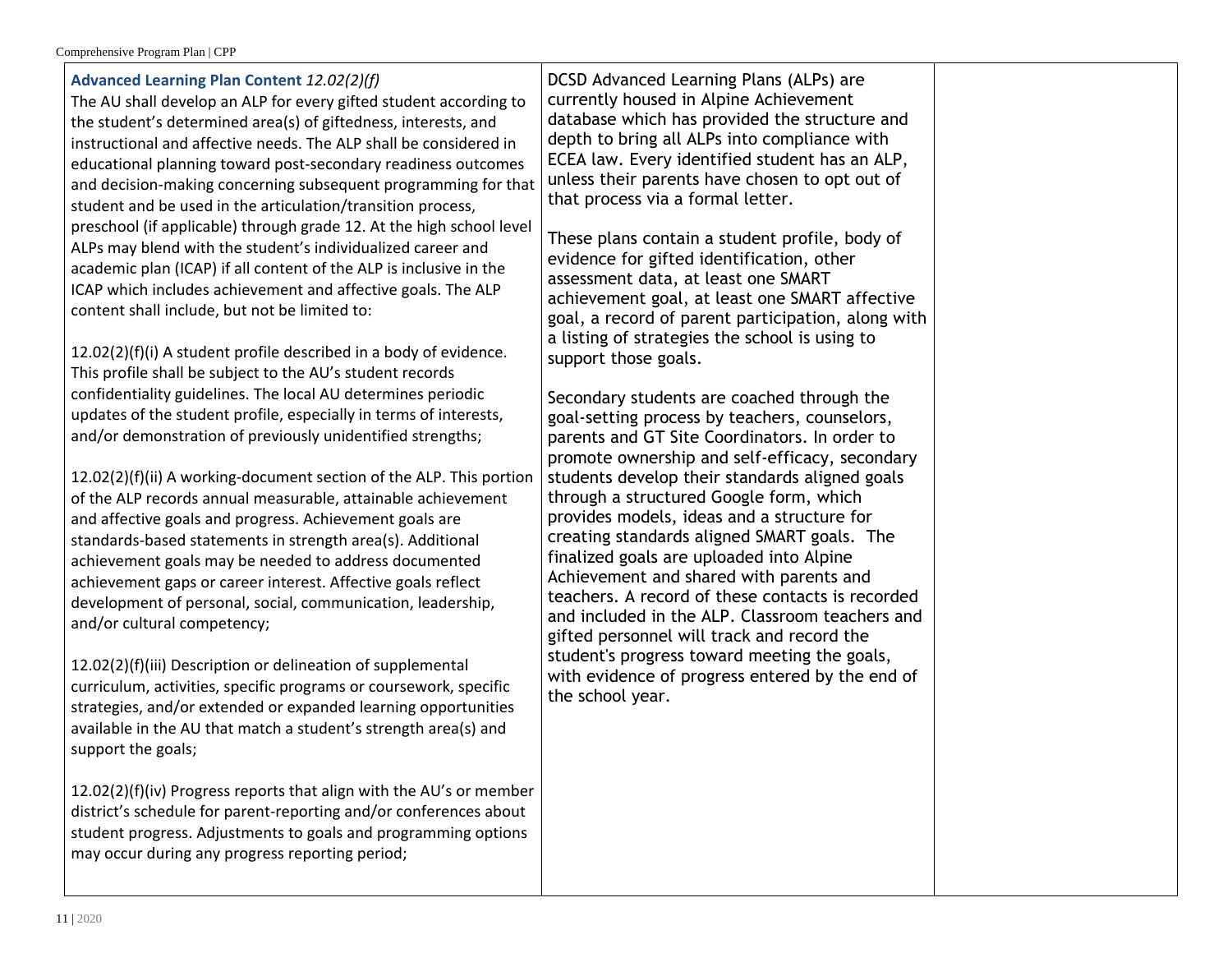12.02(2)(f)(v) Personnel involved in ALP development, and in progress report meetings or conferences, including, but not limited to classroom teacher(s), student, parents, gifted education staff or staff with training in gifted education identification and programming, and support staff as appropriate.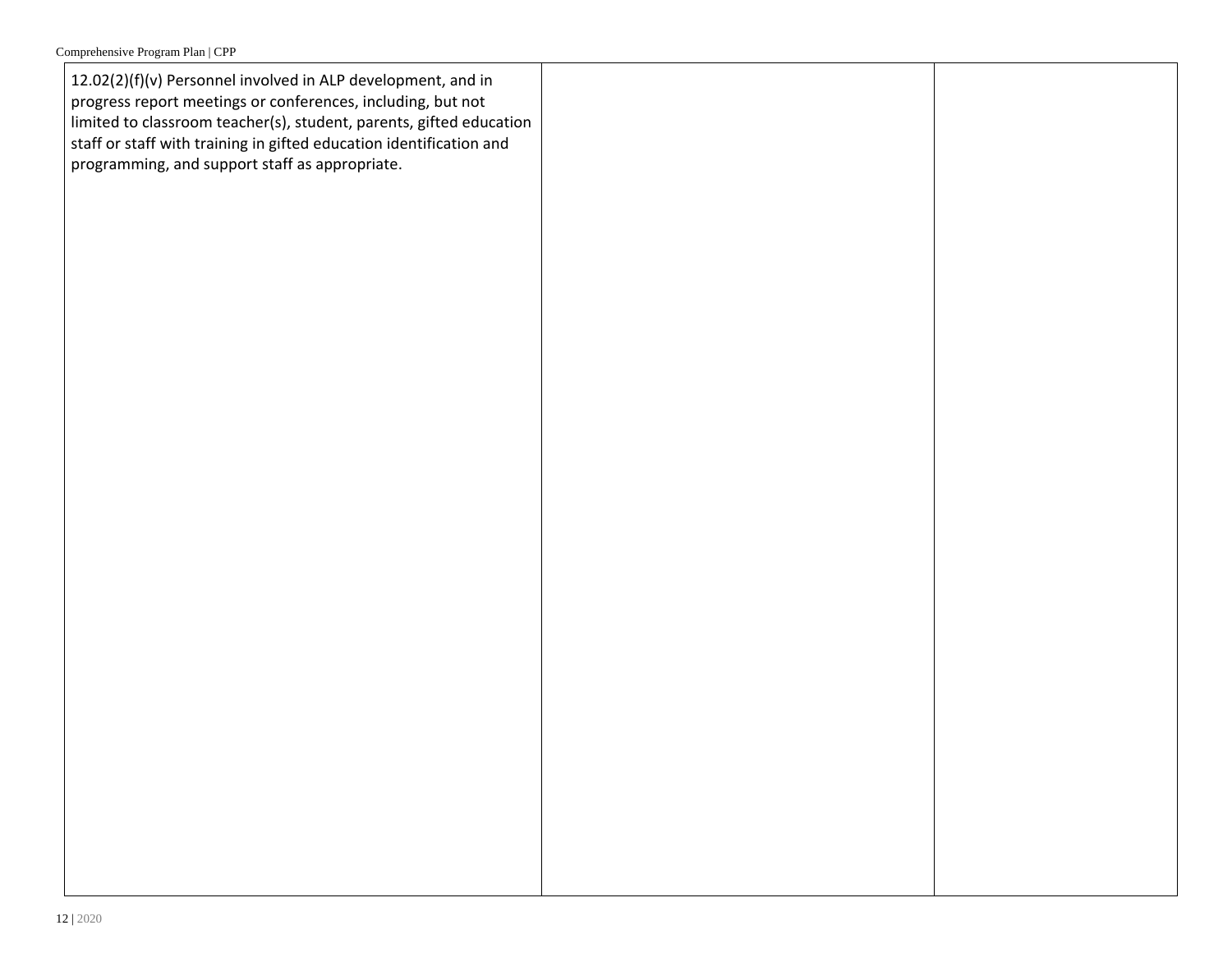**ALP Procedures and Responsibilities** 12.02(2)(g) 12.02(2)(g)(ii) Personnel assigned with the responsibility for development and monitoring. At minimum the student's parents and classroom teachers should be familiar with and support ALP goals, and/or write ALP measurable goals according to local procedures. Gifted education resource personnel may assist in the writing of goals, but may not be the sole custodian of the ALP. Goals are written and aligned with classroom tiered instruction and expanded learning opportunities for supplemental or intensive programming; 12.02(2)(g)(iii) A method to develop student awareness and active participation in the ALP process; 12.02(2)(g)(iv) A process for management of ALPs within the cumulative file system including a procedure for transferring ALPs between grade levels, school levels, and districts. It is highly encouraged that ALPs are written by those working with the gifted student and that the ALP is an ongoing plan for coursework, tiered instruction, and increasing performance in the student's area of strength. ALP goals should be written or reviewed for current relevancy to teachers and students at the beginning of the school year;  $12.02(2)(g)(v)$  An ALP progress reporting timeline. The review of progress integrates with ongoing conference or reporting periods of the district. It is highly encouraged that ALPs be student-led at the secondary level; and 12.02(2)(g)(vi) A system to show evidence of parent engagement and input in ALP development and in the review of progress. Evidence may include, but is not limited to: signature, electronic evaluation: journal reflection) goal performances smooth transitions.

signature or checkbox of involvement, checklist, or other assurance supporting the student's growth. If after 3 documented attempts to contact the parents for signature, no parental signature is obtained, school personnel shall continue with ALP implementation and continue to engage parents in the process.

Secondary students have direct access to edit their Google goal documents, share them with parents through student-led conferences, and will reflect and monitor their own progress over time. Students will receive coaching to identify affective goals which align with NAGC or state standards. Progress monitoring for affective goals may be achieved through student self-

\* document a behavior (graph, chart, calendar, journal reflection)

\* Evaluate a performance (rubric, checklist,

or through Teacher, parent or expert evaluation:

\* Interview about goal attainment

\* Observation of practice and/or mastery of

\* Review of documents, portfolios and

ALPs are managed within the school cumulative record system, currently Alpine Achievement. At each school, GT Site Coordinators keep hard copies, which are transferred between grades and school level, to ensure

School -based GT Site Coordinators are tasked with record keeping and assisting in the development of ALP goals. They will ensure that all required components are included in each student's record. They work closely with students, teachers and parents to set goals that are meaningful to the student, then collaborate on strategic plans to support the attainment of the goals. Parents are encouraged to participate in the goal setting process at multiple stages, and when they opt out, a letter is sent to communicate the student generated goals. Families may opt out of the ALP process, either for a year or permanently, through a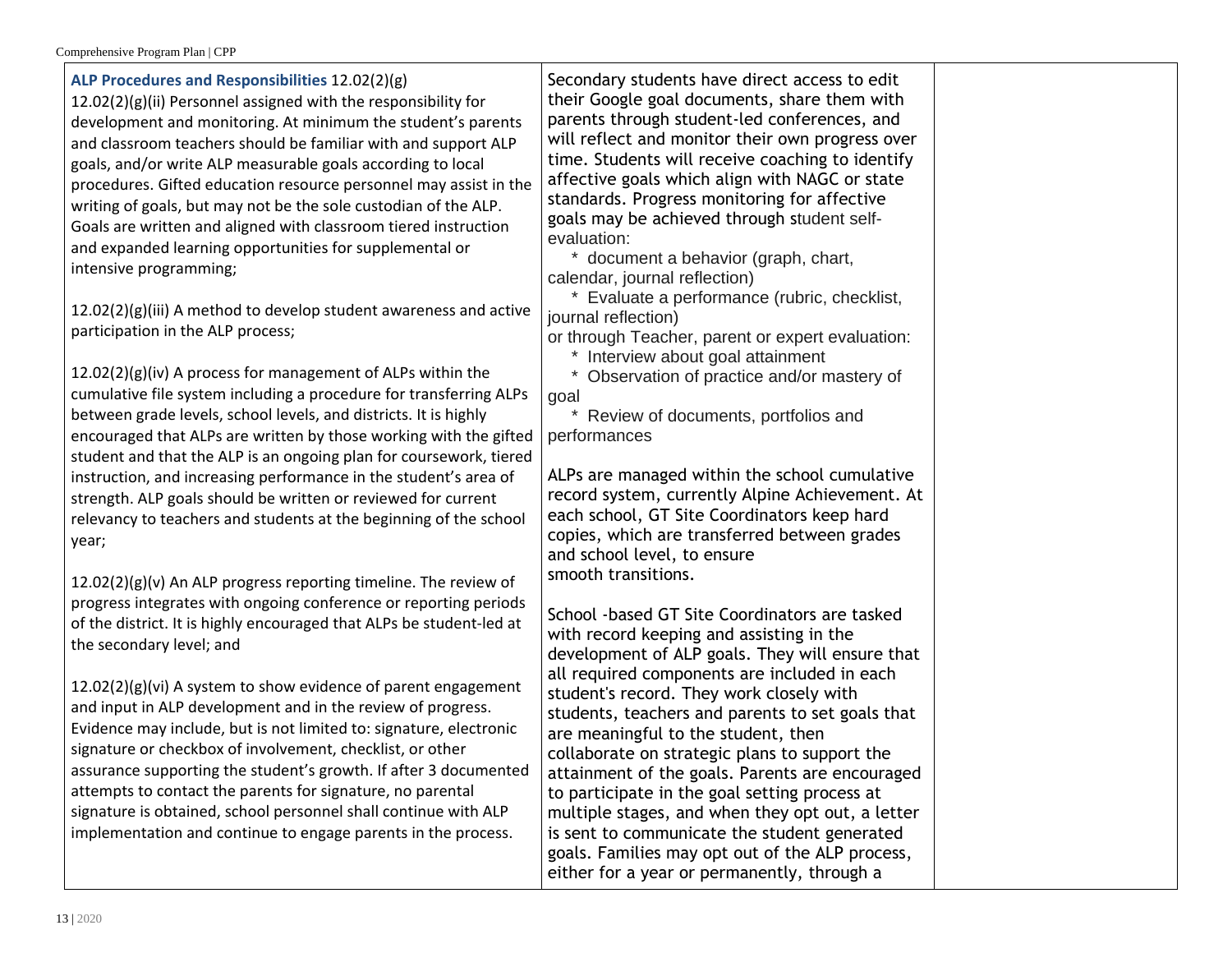| formal written request. As a consequence, they<br>will be ineligible to access GT funds and<br>services.                                                                                         |  |
|--------------------------------------------------------------------------------------------------------------------------------------------------------------------------------------------------|--|
| The district-level GT Coordinator<br>provides training and support in ALP<br>development, crafting SMART goals, as well as<br>performing periodic audits to ensure compliance<br>with state law. |  |
|                                                                                                                                                                                                  |  |
|                                                                                                                                                                                                  |  |
|                                                                                                                                                                                                  |  |
|                                                                                                                                                                                                  |  |
|                                                                                                                                                                                                  |  |
|                                                                                                                                                                                                  |  |
|                                                                                                                                                                                                  |  |
|                                                                                                                                                                                                  |  |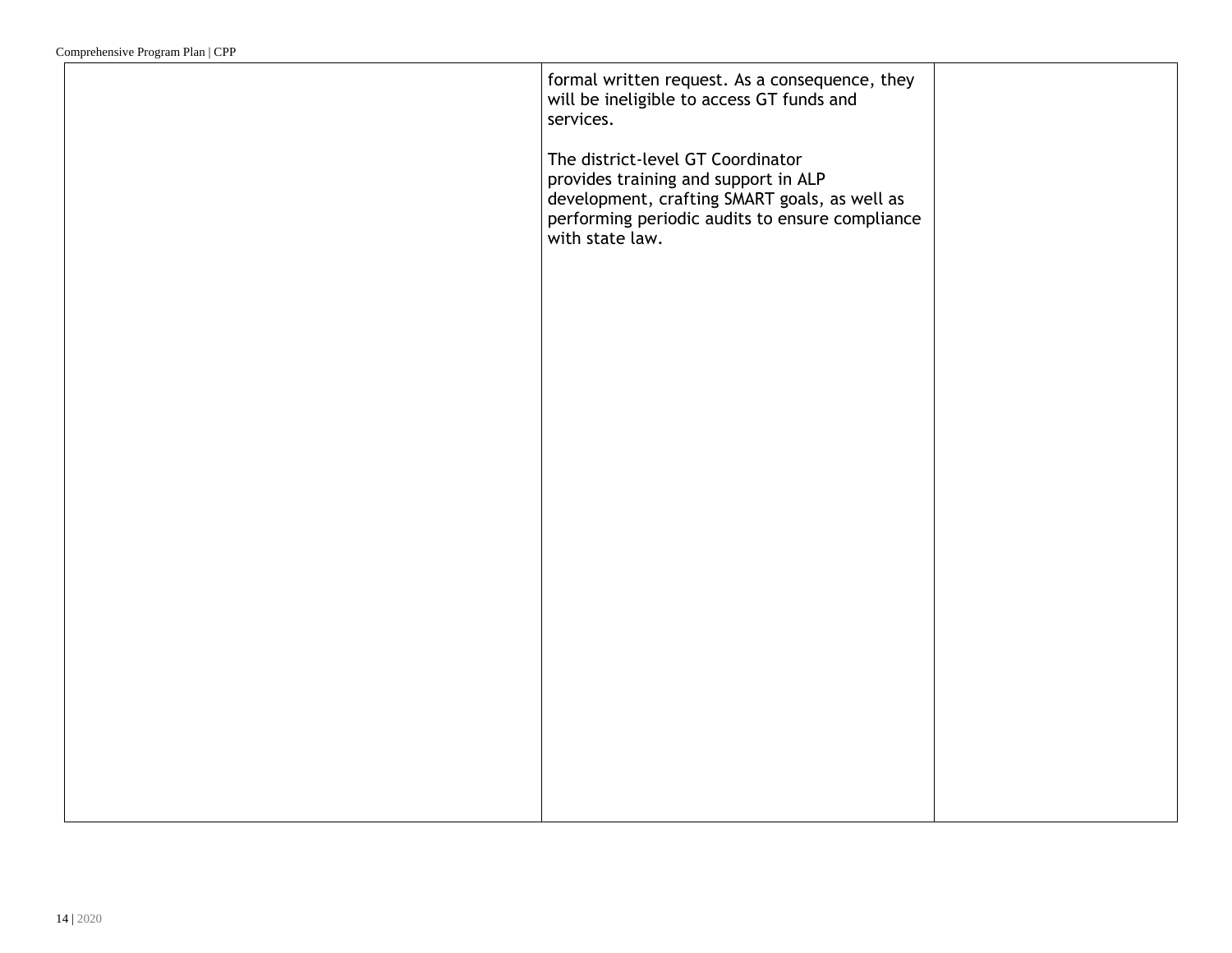| Programming 12.02(2)(h)<br>12.02(2)(h)(i) The program plan shall describe the programming<br>components, options, and strategies that will be implemented by<br>the AU and schools to appropriately address the educational<br>needs of gifted students. Programming shall match the academic<br>strengths and interests of the gifted student. Other educational or<br>affective needs shall be addressed according to the individual<br>student's profile. Programming components, options, and<br>strategies shall include, but need not be limited to:<br>12.02(2)(h)(i)(A) Alignment of the gifted student's assessment<br>data and ALP goals to programming options in the areas of<br>giftedness;<br>12.02(2)(h)(i)(B) Structures or type of delivery by which gifted<br>students are served at the different school levels (e.g., the general<br>classroom, resource location, small instructional group, and/or<br>pullout for direct and extended instruction aligned to strength<br>area);<br>12.02(2)(h)(i)(C) Support in differentiated instruction and methods<br>(e.g., acceleration, cluster grouping and higher order thinking<br>skills); | The district GT Coordinator provides resources<br>and training to all levels of classroom teachers,<br>supporting their efforts in assessing prior<br>knowledge and compacting the curriculum in<br>order to create time for GT students to engage<br>in higher-level, tiered replacement activities.<br>DCSD has also sponsored on-going Depth &<br>Complexity Framework training to help teachers<br>to develop a common language and transparently<br>communicate structures for critical thinking with<br>students. The long-term goals of this program<br>are for students to develop greater ownership of<br>the learning process and engage in<br>metacognition. These goals are reflective of the<br>teacher quality evaluation system employed by<br>the district, so teachers receive regular<br>feedback on their efforts. The district employs<br>coaches to support teachers' growth in specific<br>content areas, and these coaches help teachers<br>locate and use higher-level academic resources<br>designed for advanced learners.<br>GT Site Coordinators participate in professional<br>development and committee work to improve |  |
|-------------------------------------------------------------------------------------------------------------------------------------------------------------------------------------------------------------------------------------------------------------------------------------------------------------------------------------------------------------------------------------------------------------------------------------------------------------------------------------------------------------------------------------------------------------------------------------------------------------------------------------------------------------------------------------------------------------------------------------------------------------------------------------------------------------------------------------------------------------------------------------------------------------------------------------------------------------------------------------------------------------------------------------------------------------------------------------------------------------------------------------------------------------|-------------------------------------------------------------------------------------------------------------------------------------------------------------------------------------------------------------------------------------------------------------------------------------------------------------------------------------------------------------------------------------------------------------------------------------------------------------------------------------------------------------------------------------------------------------------------------------------------------------------------------------------------------------------------------------------------------------------------------------------------------------------------------------------------------------------------------------------------------------------------------------------------------------------------------------------------------------------------------------------------------------------------------------------------------------------------------------------------------------------------------------------------------|--|
| 12.02(2)(h)(i)(D) Affective and guidance support systems (e.g.,<br>social skills training, early college and career planning);                                                                                                                                                                                                                                                                                                                                                                                                                                                                                                                                                                                                                                                                                                                                                                                                                                                                                                                                                                                                                              | the alignment of ALP goals with students'<br>strengths, interests and career paths. Ultimately<br>these goals will be measurable and relate to                                                                                                                                                                                                                                                                                                                                                                                                                                                                                                                                                                                                                                                                                                                                                                                                                                                                                                                                                                                                        |  |
| 12.02(2)(h)(i)(E) Diverse content options provided for gifted<br>students in their areas of strength (e.g., mentorship, Socratic<br>seminars, advanced math, honors courses);                                                                                                                                                                                                                                                                                                                                                                                                                                                                                                                                                                                                                                                                                                                                                                                                                                                                                                                                                                               | Colorado Academic Standards as well as<br>Affective standards from National Association for<br>Gifted Children. Secondary students participate<br>in a cohesive process to identify their own                                                                                                                                                                                                                                                                                                                                                                                                                                                                                                                                                                                                                                                                                                                                                                                                                                                                                                                                                         |  |
| 12.02(2)(h)(i)(F) The means by which articulation for preschool (if<br>applicable) through grade 12 is planned and implemented;                                                                                                                                                                                                                                                                                                                                                                                                                                                                                                                                                                                                                                                                                                                                                                                                                                                                                                                                                                                                                             | strengths, interests and career goals, review<br>relevant academic and affective standards, set<br>measurable goals, and monitor their progress                                                                                                                                                                                                                                                                                                                                                                                                                                                                                                                                                                                                                                                                                                                                                                                                                                                                                                                                                                                                       |  |
| 12.02(2)(h)(i)(G) Pre-collegiate and/or pre-advanced placement<br>support;                                                                                                                                                                                                                                                                                                                                                                                                                                                                                                                                                                                                                                                                                                                                                                                                                                                                                                                                                                                                                                                                                  | toward those goals, through the Google form<br>interface. Families and the school community<br>support and guide the students' class choices,<br>projects and extra-curricular activities to meet                                                                                                                                                                                                                                                                                                                                                                                                                                                                                                                                                                                                                                                                                                                                                                                                                                                                                                                                                     |  |
| 12.02(2)(h)(i)(H) ALP development and reviews conducted through<br>the collaborative efforts of the teacher(s), other school personnel<br>(as needed), parents and the student (as appropriate);                                                                                                                                                                                                                                                                                                                                                                                                                                                                                                                                                                                                                                                                                                                                                                                                                                                                                                                                                            | those goals.                                                                                                                                                                                                                                                                                                                                                                                                                                                                                                                                                                                                                                                                                                                                                                                                                                                                                                                                                                                                                                                                                                                                          |  |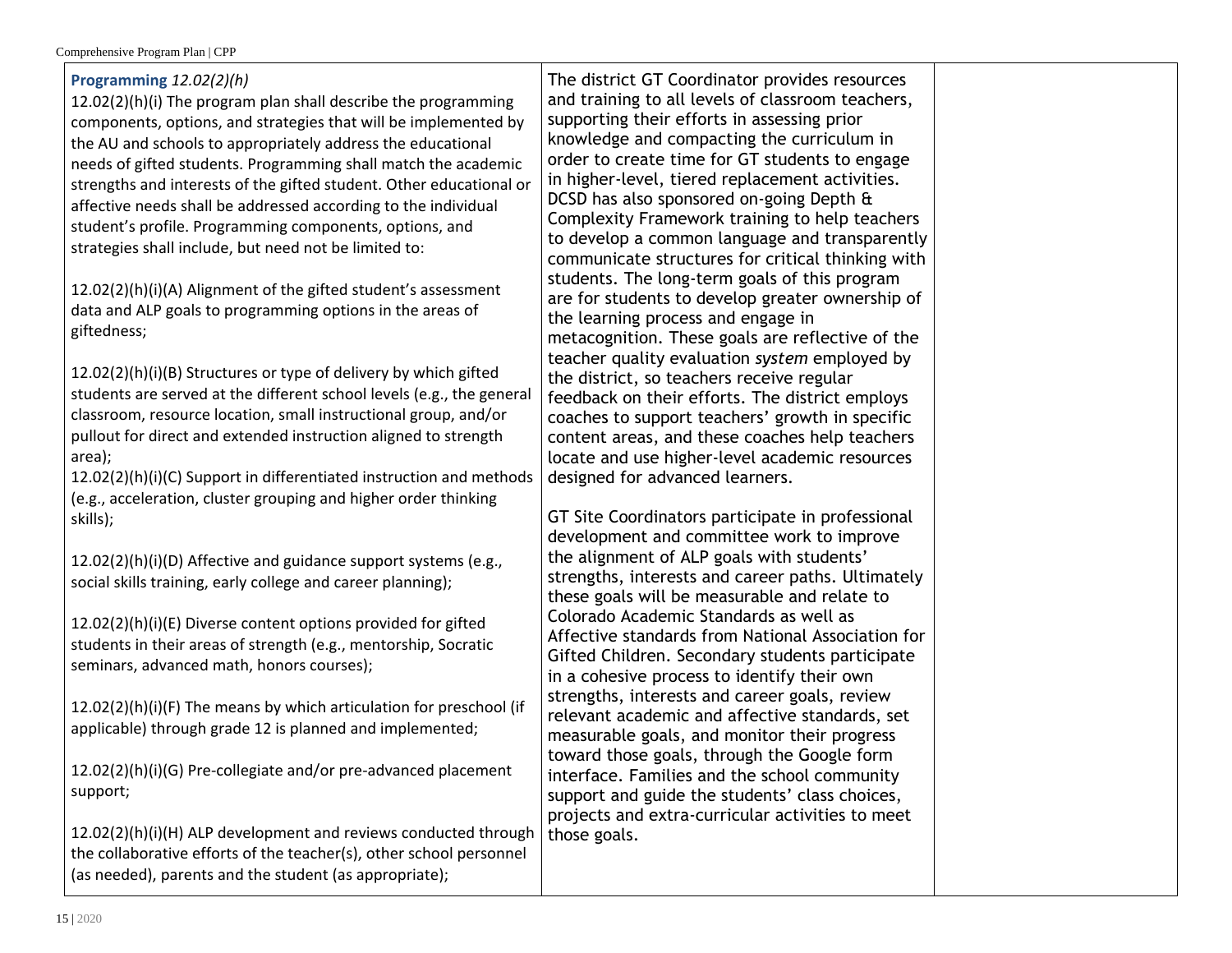12.02(2)(h)(i)(I) Post-secondary options available to gifted students.

12.02(2)(h)(i)(J) Concurrent enrollment opportunities, if indicated by a gifted child's ALP or ICAP. To be considered in an ALP, the AU shall consider the student's need for appropriate concurrent enrollment, available options, funding, and requirement for administrative approval.

12.02(2)(h)(ii) Students identified with exceptional ability require provisions to develop the areas of strength over time. When underachievement and/or motivational issues are observed behaviors in a gifted student, the ALP team, child study team, or review team shall problem solve in collaboration with the family, the student, and appropriate staff.

independent interest projects. Middle School students have access to advanced or accelerated classes through pre-AP courses and other advanced offerings in their strength areas.

DCSD elementary schools offer cluster-grouped activities for GT students, where they can engage in group explorations as well as

Secondary students participate in structured activities building toward the development of an Individualized Career & Academic Plan (ICAP).

At the high schools, an expanding range of AP and pre-AP courses are offered in many content areas, along with concurrent enrollment in college-level coursework. GT students are counseled to take advantage of the courses that will best grow their strengths, as well as to prepare them for postsecondary educational opportunities.

Programming and services are articulated between grade levels and schools through analysis of testing results, transition meetings, and ALP goals.

When identified gifted students are not achieving up to their potential, or experiencing behavioral or affective needs, the district implements a Multi-tiered Systems of Supports (MTSS) approach to problem-solve and support the student. This process begins at the classroom level, will progress to gather additional building level support as needed, and may draw in district level personnel such as the GT Coordinator or School Psychologists. The supports will be adjusted, increased or decreased, as the student's needs change over time.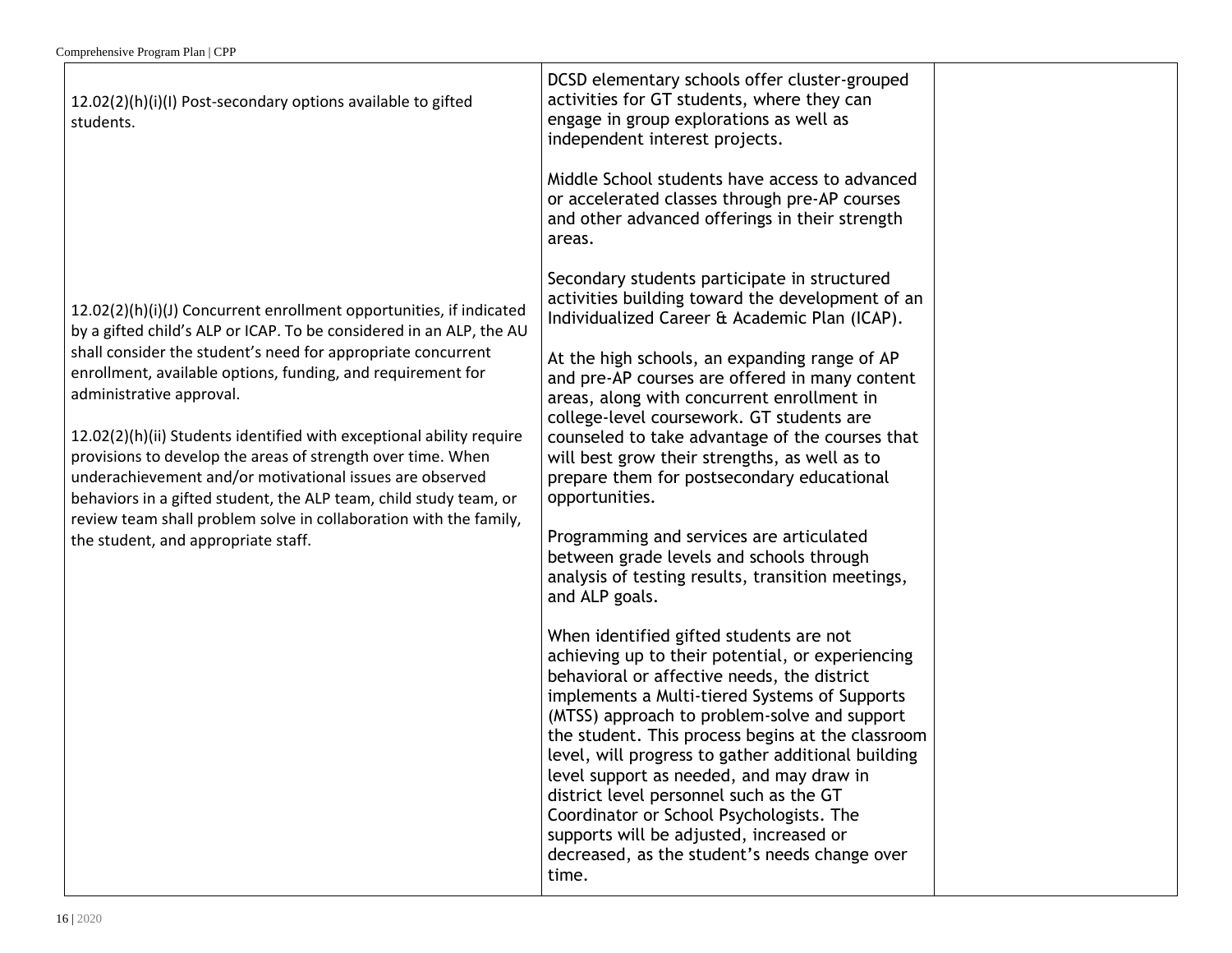| <b>Evaluation and Accountability Procedures 12.02(2)(i)</b><br>The comprehensive program plan shall describe the AU's<br>procedures for evaluation and accountability including, but not<br>limited to:<br>12.02(2)(i)(i) Unified improvement plan addendum methods by                                                                                                                                                                                                 | DCSD produces an annual gifted addendum to<br>the Uniform Improvement Plan. This plan is<br>updated and refined periodically to respond to<br>available performance data indicating areas of<br>growth among gifted students, as well as any<br>areas where growth has stagnated.                |  |
|------------------------------------------------------------------------------------------------------------------------------------------------------------------------------------------------------------------------------------------------------------------------------------------------------------------------------------------------------------------------------------------------------------------------------------------------------------------------|--------------------------------------------------------------------------------------------------------------------------------------------------------------------------------------------------------------------------------------------------------------------------------------------------|--|
| which gifted student performance is monitored and measured for<br>continual learning progress and how such methods align with the<br>state accreditation process (e.g., annual UIP gifted education<br>addendum, multi-district/BOCES summary, intervention progress<br>monitoring data sources, ALP goals, and performance, district,<br>and/or state assessment data). These methods include UIP<br>elements such as annual gifted student performance target(s) and | Parents and students monitor and self-report<br>growth toward the affective goal identified in<br>the ALP. DCSD will continue to develop<br>systematic methods to include teachers in the<br>process and ensuring continual affective growth<br>of gifted students.                              |  |
| an action plan to meet the target(s) and a timeline to report on<br>progress toward targets;<br>12.02(2)(i)(ii) Methods by which student affective growth is                                                                                                                                                                                                                                                                                                           | Several DCSD schools boast small populations,<br>making reporting of disaggregated growth data a<br>bit problematic. As more effective measures<br>become available, DCSD will use this data to                                                                                                  |  |
| monitored and measured for continual development (e.g., rubrics<br>for personal journals and anecdotal data, student surveys,<br>demonstration of self-advocacy, and student career and/or college<br>plans);                                                                                                                                                                                                                                                          | improve programming and identification<br>processes.<br>DCSD recently (2018) participated in a Colorado                                                                                                                                                                                          |  |
| 12.02(2)(i)(iii) Methods for ensuring that gifted student<br>performance (achievement and growth) and reporting are<br>consistent with state accreditation and accountability<br>requirements (i.e., disaggregation of state assessment data for<br>gifted students, identification of discrepancies in the data, goal                                                                                                                                                 | Gifted Education Review, and has completed a<br>self-evaluation survey (2018) through the CDE<br>Data Management System. The results have been<br>shared with administrators, Parent Council, Site<br>Coordinators, as well as with all parents of gifted<br>students through our annual letter. |  |
| setting and demonstration of achievement and growth); and<br>12.02(2)(i)(iv) Methods for self-evaluation of the gifted program<br>including a schedule for periodic feedback and review (e.g., review<br>of gifted policy, goals, identification process, programming<br>components, personnel, budget and reporting practices, and the                                                                                                                                | An important element includes periodic review<br>and refinement of the initiatives we undertake<br>in direct response to feedback from families,<br>School Site Coordinators, community members,<br>teachers and students.                                                                       |  |
| impact of gifted programming on student achievement and<br>progress); and<br>12.02(2)(i)(v) Methods by which parents, educators, and other<br>required persons are informed about the methods described in<br>12.02(2)(i)(i-iv) above.                                                                                                                                                                                                                                 | We meet with Parent Council at the beginning of<br>the year, annually and solicit feedback, as well<br>as meeting quarterly with School Site personnel.<br>Using this feedback, we continually refine and<br>adjust our practices.                                                               |  |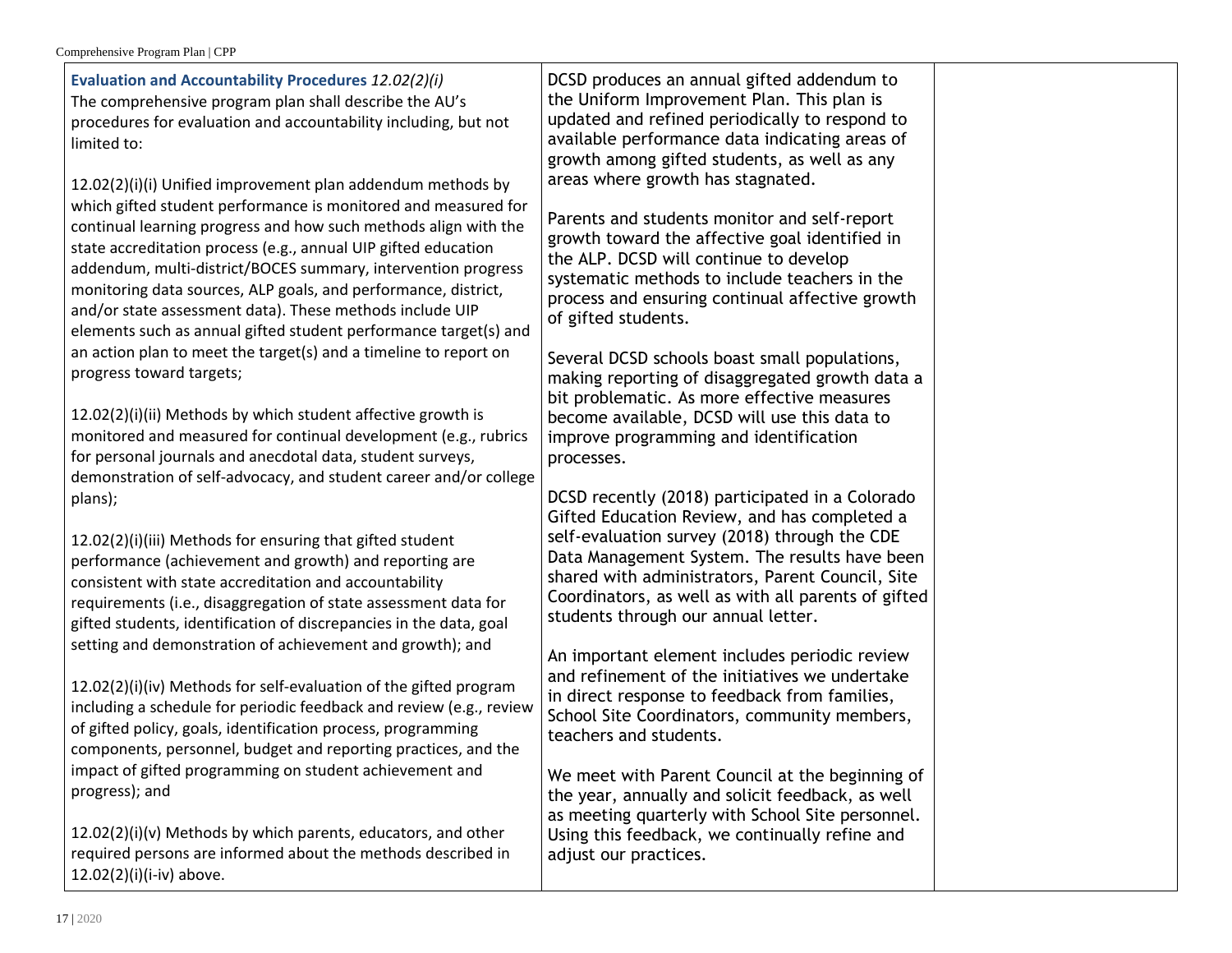| <b>Personnel 12.02(2)(j)</b><br>12.02(2)(j)(i) The program plan shall describe the personnel who<br>provide instruction, counseling, coordination and other<br>programming for gifted students. Personnel shall be<br>knowledgeable in the characteristics, differentiated instructional<br>methods and competencies in the special education of gifted<br>students. Qualified personnel with endorsement or an advanced<br>degree in gifted education are preferred in specific programs and<br>classrooms consisting of mainly gifted students. Beginning with<br>the 2010-2011 school year, every AU shall employ or contract with<br>a person who is responsible for:<br>12.02(2)(j)(i)(A) Management of the program plan;<br>12.02(2)(j)(i)(B) Professional development activities, the purposes<br>of which are:<br>12.02(2)(j)(i)(B)(l) To improve and enhance the skills, knowledge<br>and expertise of teachers and other personnel who provide<br>instruction and other supportive services to gifted students; and<br>12.02(2)(j)(i)(B)(II) To increase, to the extent practicable, the | Delta County Schools employs a .5 district GT<br>Coordinator who is licensed and endorsed in<br>gifted education. This Coordinator oversees,<br>administers and monitors the implementation of<br>the Gifted program.<br>Working under supervision of the Director of<br>Exceptional Student Services, the<br>coordinator provides professional development<br>for educators working with gifted children,<br>manages fiscal reporting, develops and<br>implements improvement plans.<br>Each school designates a school-based<br>GT Site Coordinator, who receives training and<br>support to implement the identification and ALP<br>goal-setting processes.<br>Two of the elementary Site Coordinators have<br>earned GT endorsements. The vast majority of<br>educators in Delta County schools are highly<br>qualified in their content areas. DCSD does not<br>rely on paraprofessionals as the sole instructors<br>of gifted students. |  |
|----------------------------------------------------------------------------------------------------------------------------------------------------------------------------------------------------------------------------------------------------------------------------------------------------------------------------------------------------------------------------------------------------------------------------------------------------------------------------------------------------------------------------------------------------------------------------------------------------------------------------------------------------------------------------------------------------------------------------------------------------------------------------------------------------------------------------------------------------------------------------------------------------------------------------------------------------------------------------------------------------------------------------------------------------------------------------------------------------|-----------------------------------------------------------------------------------------------------------------------------------------------------------------------------------------------------------------------------------------------------------------------------------------------------------------------------------------------------------------------------------------------------------------------------------------------------------------------------------------------------------------------------------------------------------------------------------------------------------------------------------------------------------------------------------------------------------------------------------------------------------------------------------------------------------------------------------------------------------------------------------------------------------------------------------------------|--|
| number of qualified personnel providing instruction to gifted<br>students.<br>12.02(2)(j)(ii) The AU shall make good faith effort to hire and<br>retain on at least a halftime basis one qualified person to<br>administer and monitor the implementation of the AU's gifted<br>program.<br>12.02(2)(j)(iii) Administrative units should consider employing<br>sufficient personnel for ALP writing and monitoring, and<br>differentiated instruction for gifted students.<br>12.02(2)(j)(iv) Administrative units should collaborate with<br>universities and colleges for the development of qualified<br>personnel.                                                                                                                                                                                                                                                                                                                                                                                                                                                                             | DCSD works to expand the opportunities for<br>teachers to deepen their pedagogical approaches<br>to meeting the varied needs of gifted and high-<br>ability learners. One strategy employs; just-in-<br>time training to small groups of teachers with a<br>common interest within their school day through<br>Professional Learning Community and staff<br>meeting structures; offering Professional<br>Development on specified release days.                                                                                                                                                                                                                                                                                                                                                                                                                                                                                               |  |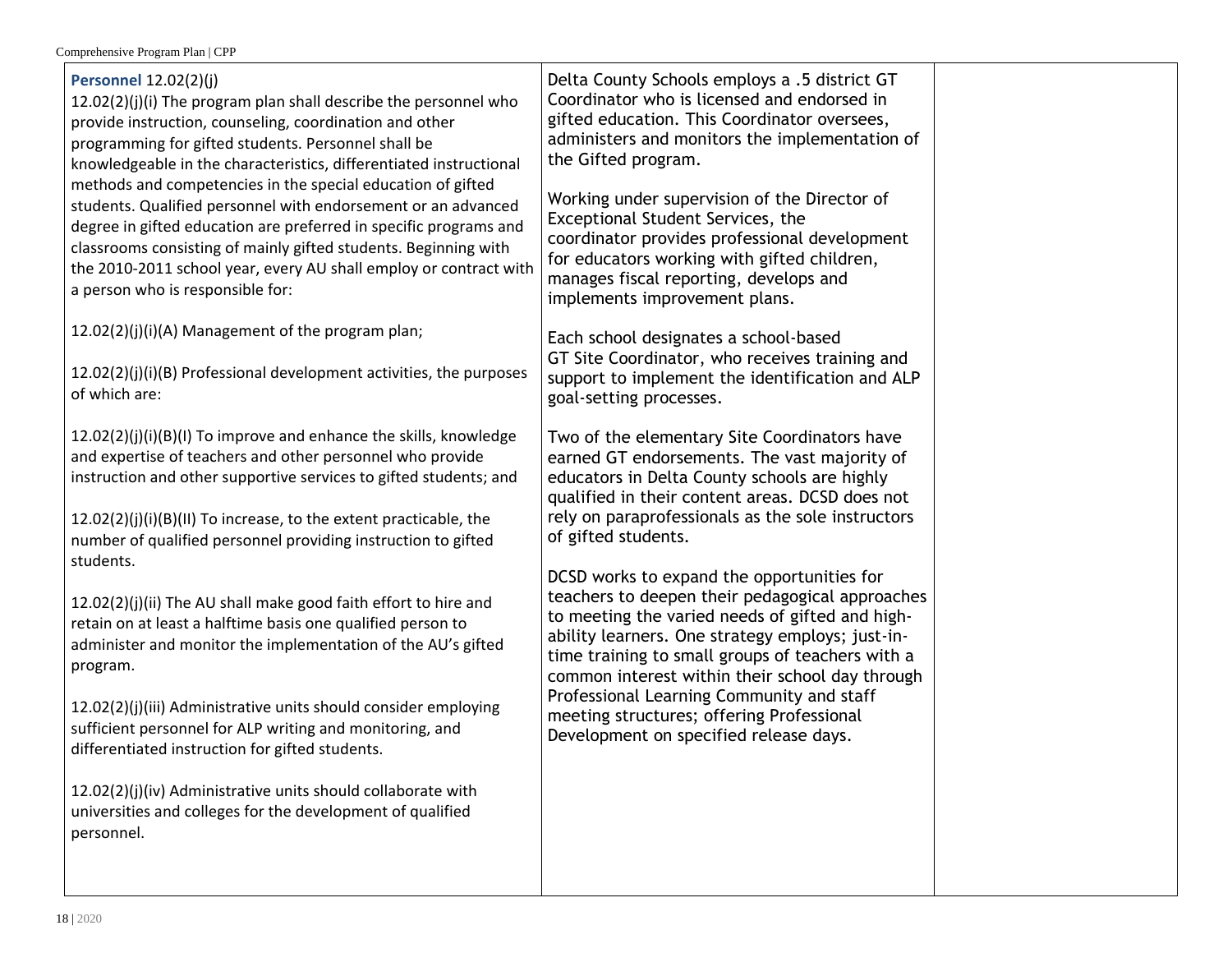| 12.02(2)(j)(v) Personnel responsible for the instruction and<br>learning of gifted students in core academic areas must meet the<br>requirements under federal law for highly qualified teachers.                                                                                                                                                                                                                                                                                                                                                                                                                                                                                                                                                                 |  |
|-------------------------------------------------------------------------------------------------------------------------------------------------------------------------------------------------------------------------------------------------------------------------------------------------------------------------------------------------------------------------------------------------------------------------------------------------------------------------------------------------------------------------------------------------------------------------------------------------------------------------------------------------------------------------------------------------------------------------------------------------------------------|--|
| 12.02(2)(j)(vi) Paraprofessionals may serve in supportive roles, but<br>may not be the sole instructional provider, nor may such<br>paraprofessionals be funded using state gifted education funds.                                                                                                                                                                                                                                                                                                                                                                                                                                                                                                                                                               |  |
| 12.02(2)(j)(vii) The program plan shall also indicate the content of<br>and means by which the AU supports the acquisition and/or<br>improvement of the knowledge and competencies of personnel<br>through appropriate professional development relating to the<br>instruction, programming and counseling for gifted students. (e.g.,<br>induction and in-service programs, job-embedded training and<br>coaching, gifted education workshops or institutes and college<br>coursework). Key topics should include, but need not be limited<br>to, gifted characteristics and myths, differentiated instruction,<br>affective needs, counseling, content instructional options and<br>advanced curricular strategies (e.g., higher order thinking<br>strategies). |  |
|                                                                                                                                                                                                                                                                                                                                                                                                                                                                                                                                                                                                                                                                                                                                                                   |  |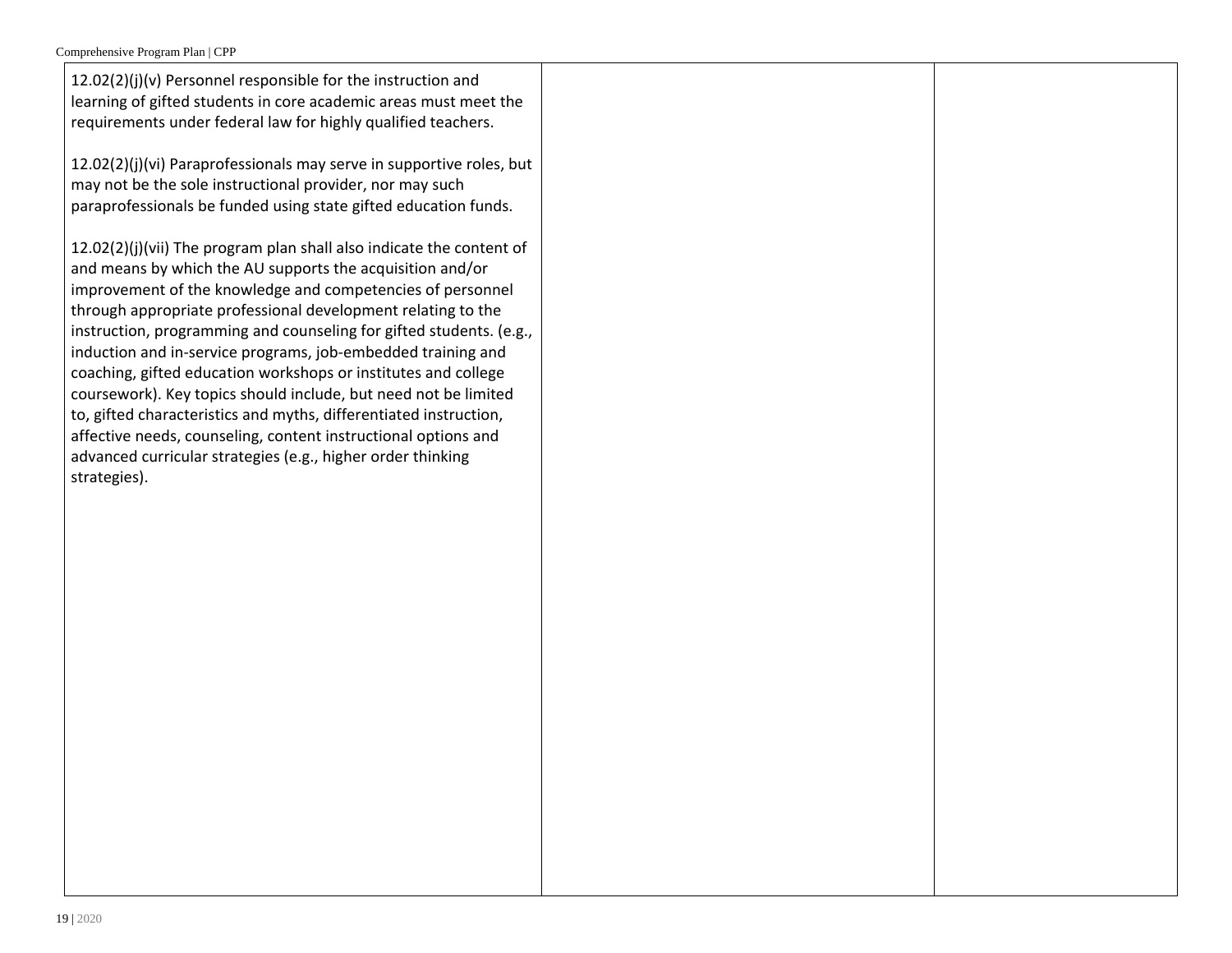| <b>Budget 12.02(2)(k)</b><br>12.02(2)(k)(i) The AU shall include in the annual plan a budget for<br>gifted education which reflects the collaborative efforts of the AU<br>and cost of implementing the program elements and the student<br>goals stated in the annual comprehensive program plan. The<br>budget shall detail the funding committed by the AU and funding<br>requested from the Department. Funding committed by the AU<br>shall be an amount determined by the AU to contribute towards<br>the AU's gifted student education program described in the AU's<br>program plan. Funds requested from the Department may be used                 | DCSD matches State funds for gifted education,<br>complies with all CDE requirements regarding<br>use of state funds and submits all subsequent<br>reporting documents in a timely manner. State<br>and district funds are used for salaries and<br>stipends for personnel working with gifted<br>students, materials and professional<br>development to support gifted programming, and<br>for activities targeted to enriching<br>gifted programming options.     |
|--------------------------------------------------------------------------------------------------------------------------------------------------------------------------------------------------------------------------------------------------------------------------------------------------------------------------------------------------------------------------------------------------------------------------------------------------------------------------------------------------------------------------------------------------------------------------------------------------------------------------------------------------------------|---------------------------------------------------------------------------------------------------------------------------------------------------------------------------------------------------------------------------------------------------------------------------------------------------------------------------------------------------------------------------------------------------------------------------------------------------------------------|
| for:<br>12.02(2)(k)(i)(A) Salaries for appropriately licensed and endorsed<br>personnel primarily serving gifted students (e.g., gifted education<br>directors, coordinators, resource teachers, counselors and<br>teachers of gifted classrooms);                                                                                                                                                                                                                                                                                                                                                                                                           | Elementary schools are provided with funds<br>based on school enrollment, allowing support for<br>serving both identified gifted students along with<br>developing talent pool students. Many schools<br>use these funds to pay stipends for teachers to<br>provide supplemental programming.                                                                                                                                                                       |
| 12.02(2)(k)(i)(B) Professional development and training relating to<br>gifted education;<br>12.02(2)(k)(i)(C) Programming options and school counseling or<br>affective guidance specific to gifted students and their ALPs;<br>12.02(2)(k)(i)(D) Materials used in instructional programming for<br>gifted education; and<br>12.02(2)(k)(i)(E) Administrative costs (classified or grant fiscal<br>staff), technology, and equipment necessary for the education of<br>gifted students up to ten percent for any one of these limited<br>expenditures, and, not to collectively exceed twenty percent of<br>the total amount requested from the Department. | Middle and high schools have a local budget to<br>pay for supplies and incidental purchases.<br>Individual students and groups may also apply for<br>mini-grant funds three times a year, to support<br>special projects which support their ALP goals. A<br>committee reviews the applications and<br>approves funding on a case by case basis.<br>DCSD does not use more than 20% of state GT<br>finds on grant administration staff, equipment or<br>technology. |
| 12.02(2)(k)(ii) Administrative units may contract with other AUs to<br>establish and maintain gifted student programs (e.g., art, music,<br>online coursework, and counseling) for the education of gifted<br>children, sharing costs of student programing in accordance with<br>terms of a contract. This action is optional based upon available<br>AU resources, and subject to AU discretion. An AU with less than<br>six children who need a particular program may purchase services                                                                                                                                                                  |                                                                                                                                                                                                                                                                                                                                                                                                                                                                     |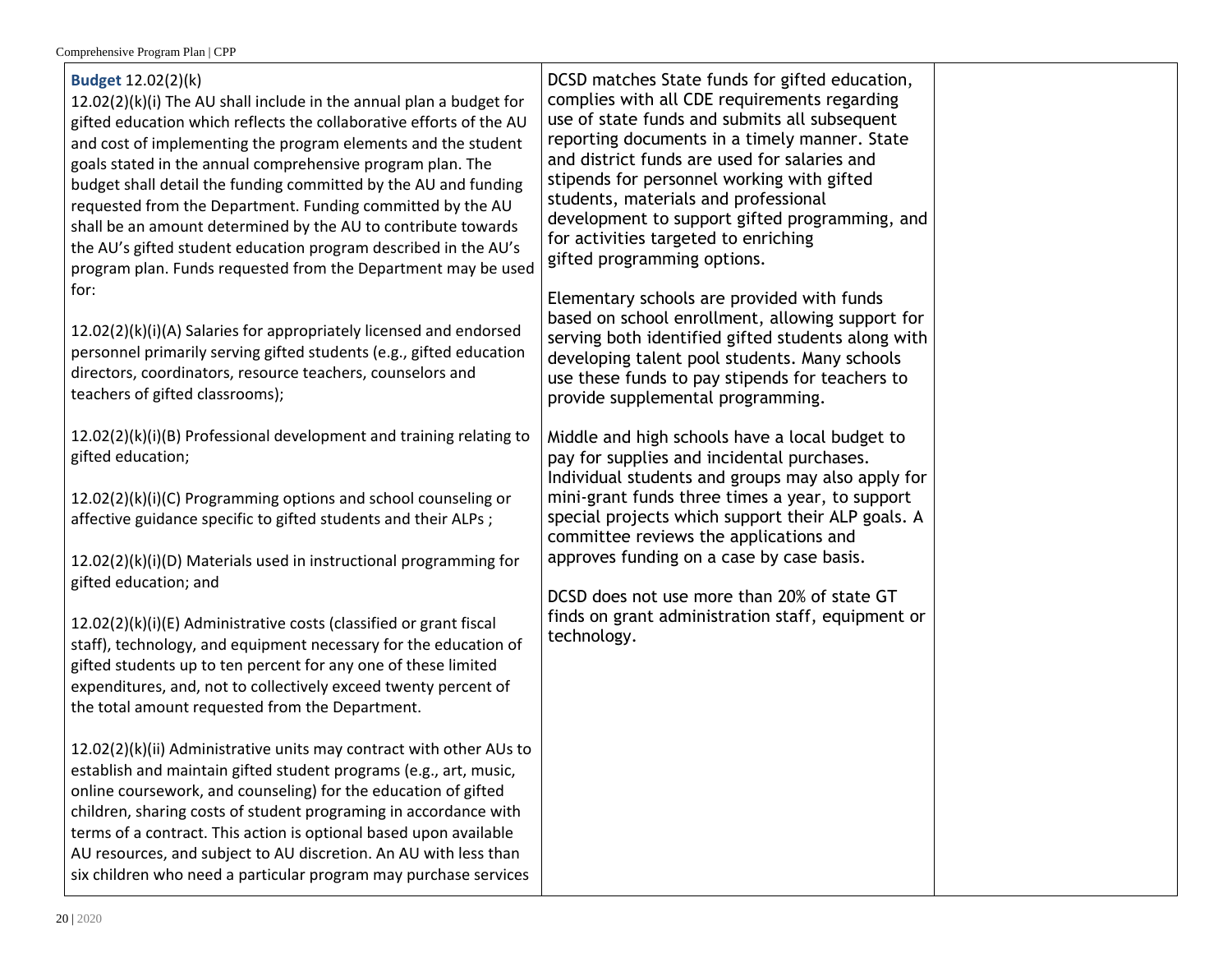from one or more AUs that provide the appropriate gifted education program for individual or groups of gifted students. Gifted education personnel in these AUs shall collaborate on the content and monitoring of such contracts.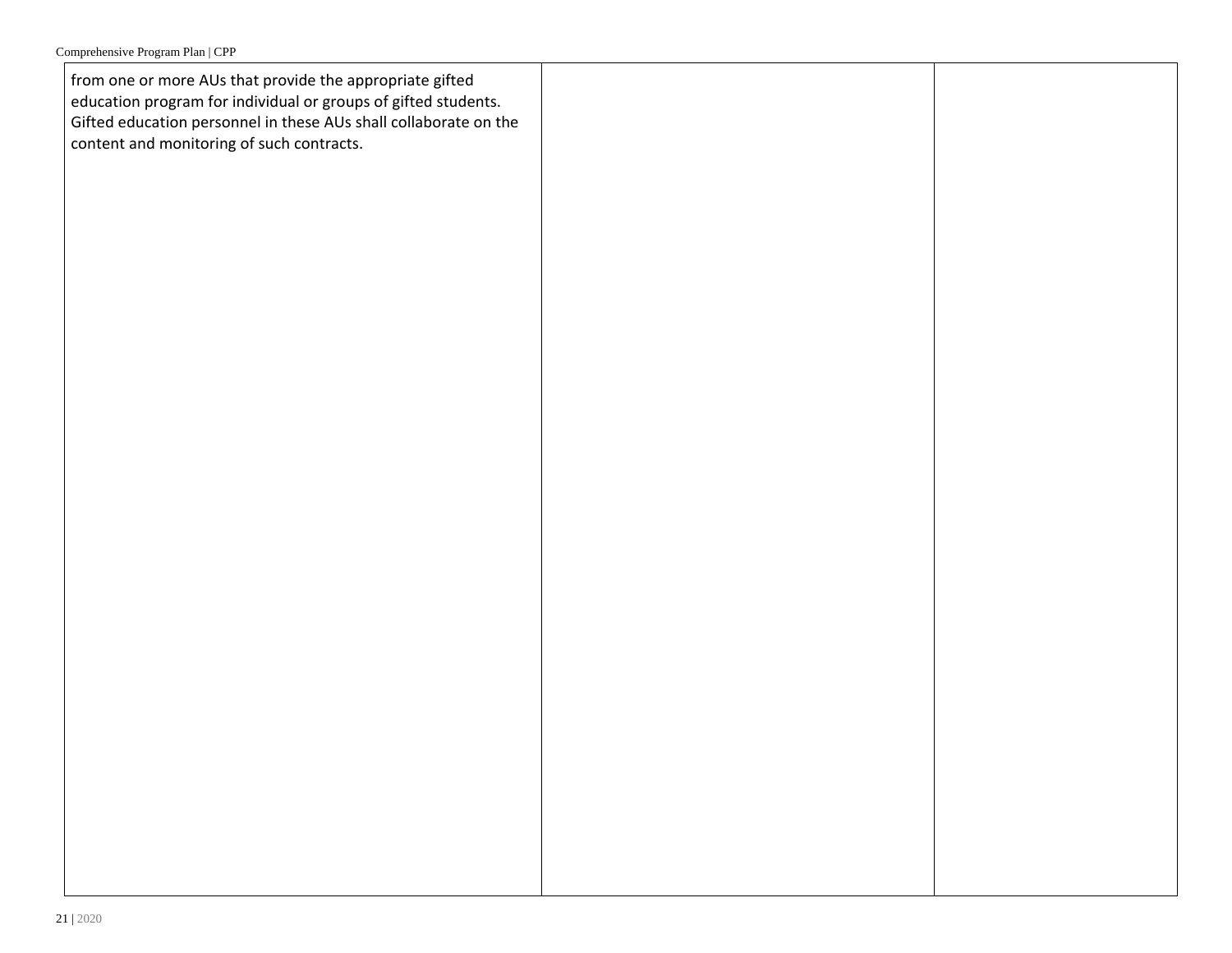| Record Keeping 12.05(1)<br>Financial records shall be kept in accordance with generally<br>accepted principles of governmental accounting. Recommended<br>accounting principles are listed in the Financial Policies and<br>Procedures Handbook.                                                                                                                                                                                                                                                                                                                                             | You may simply check "yes" if you follow these<br>procedures. If you do not, please explain.<br>X Yes |  |
|----------------------------------------------------------------------------------------------------------------------------------------------------------------------------------------------------------------------------------------------------------------------------------------------------------------------------------------------------------------------------------------------------------------------------------------------------------------------------------------------------------------------------------------------------------------------------------------------|-------------------------------------------------------------------------------------------------------|--|
| 12.05(2) Inventory<br>An inventory shall be maintained of all equipment for which<br>funding was received. These records shall be maintained<br>throughout the useful life of the equipment.                                                                                                                                                                                                                                                                                                                                                                                                 |                                                                                                       |  |
| 12.05(3) Student Education Records<br>The ALP documents shall be part of the student's cumulative<br>education record.                                                                                                                                                                                                                                                                                                                                                                                                                                                                       |                                                                                                       |  |
| 12.05(4) Confidentiality of Student Education Records<br>Individually identifiable records of students referred, assessed,<br>evaluated, and/or served through programming for gifted and<br>talented students in any AU shall be held to be confidential and<br>protected in accordance with applicable federal and state laws<br>and regulations. Student records that are collected and/or stored<br>electronically shall be held to current state law and FERPA<br>regulations governing the protection of personally identifiable<br>information and the privacy interests of students. |                                                                                                       |  |
| 12.05(5) Maintenance and Destruction of Student Education<br><b>Records</b><br>Gifted student education records and ALPs shall be maintained,<br>retained and destroyed consistent with the ongoing system of<br>student record keeping established in the AU, including its<br>member districts or the Charter School Institute for student<br>records, preschool (if applicable) through grade 12.                                                                                                                                                                                         |                                                                                                       |  |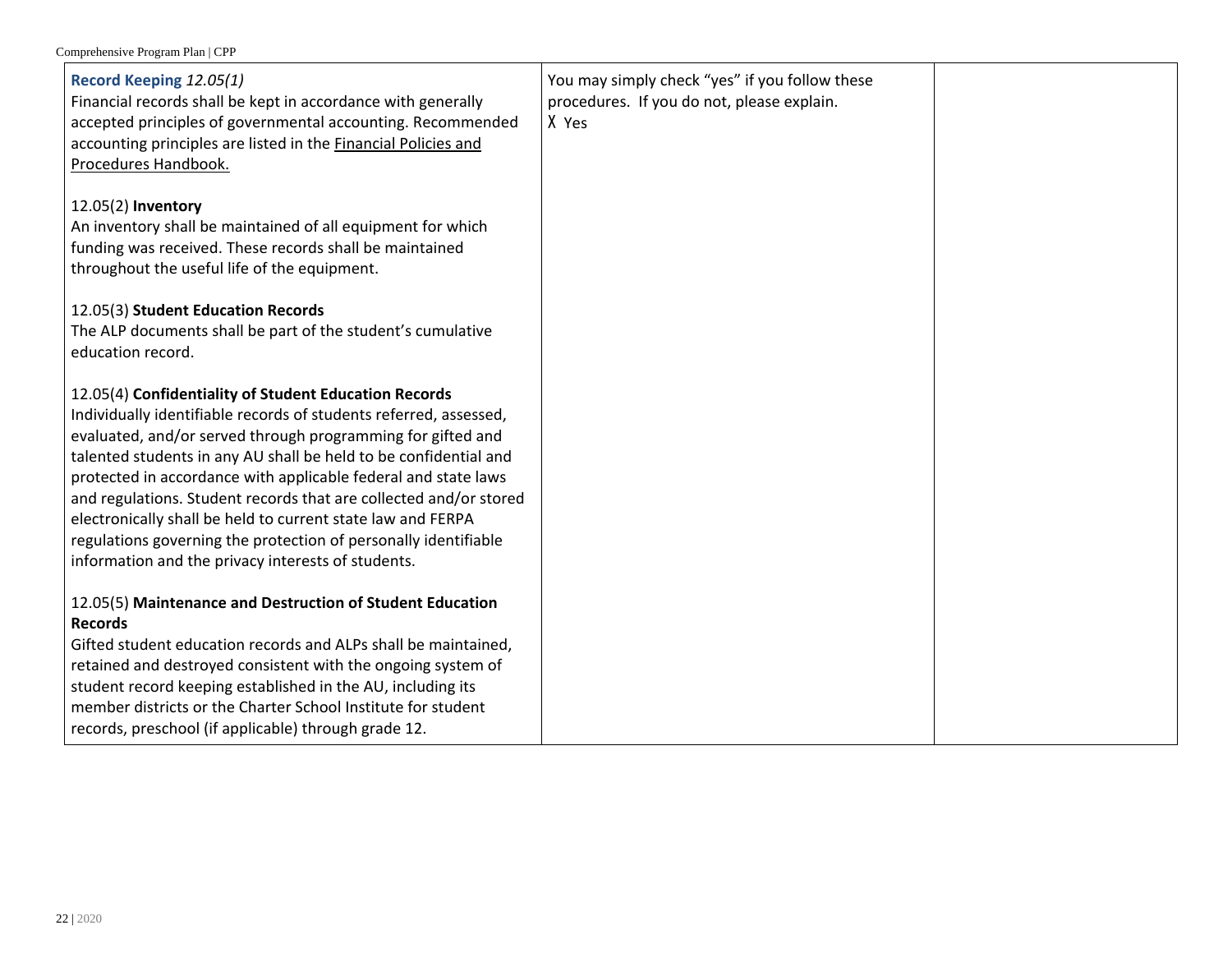| The program plan shall describe procedures for resolving<br>disagreements with parents/guardians, or students in regard to<br>identification, programming, and ALPs. The procedures for<br>resolving disagreements shall include, but need not be limited to:<br>a method for the aggrieved individual to express issues and<br>concerns; a means to discuss disagreements in a timely manner<br>with personnel designated by the district with authority to resolve<br>the disagreement. The procedures shall afford the aggrieved<br>individual notice of the decision giving rise to the dispute and an<br>opportunity to be heard before the decision is implemented. The<br>procedures must be posted for ease of access by stakeholders. | 2.<br>3.<br>4. | District to resolve questions and concerns<br>at the level in which they occurred. All<br>questions and concerns regarding Gifted<br>and Talented identification and services<br>should be brought first to the Gifted and<br>Talented Site Coordinator at your child's<br>school. Students are encouraged to talk<br>with the Gifted and Talented Site<br>Coordinator or their classroom teacher to<br>address any questions, issues, or<br>concerns.<br>If the student and/or parents/guardians are<br>not satisfied with the response from the<br>Gifted and Talented Site Coordinator, they<br>should contact the building principal.<br>Through collaboration with the student,<br>parents/guardians, and teacher, the<br>principal will resolve the questions, issues,<br>or concerns.<br>If the student and/or parents/guardians are<br>not satisfied with the resolution at the<br>building level, they may contact the<br>district-level Gifted and Talented<br>Coordinator. The coordinator will gather<br>relevant information, research district<br>policy and state rules/guidelines, then<br>work with all parties to seek a satisfactory<br>solution. Families can expect a response<br>from the Coordinator within 10 school<br>days, though thorough research into the<br>factors and suggestions for resolution may<br>take longer.<br>If the student and/or parents/guardians are<br>not satisfied with the solution found by the<br>district-level Coordinator, they may appeal<br>in writing to the Director of Special<br>Services, who will review the process and<br>evidence and respond in writing to the<br>parent/guardian within 10 school days. |  |
|------------------------------------------------------------------------------------------------------------------------------------------------------------------------------------------------------------------------------------------------------------------------------------------------------------------------------------------------------------------------------------------------------------------------------------------------------------------------------------------------------------------------------------------------------------------------------------------------------------------------------------------------------------------------------------------------------------------------------------------------|----------------|-------------------------------------------------------------------------------------------------------------------------------------------------------------------------------------------------------------------------------------------------------------------------------------------------------------------------------------------------------------------------------------------------------------------------------------------------------------------------------------------------------------------------------------------------------------------------------------------------------------------------------------------------------------------------------------------------------------------------------------------------------------------------------------------------------------------------------------------------------------------------------------------------------------------------------------------------------------------------------------------------------------------------------------------------------------------------------------------------------------------------------------------------------------------------------------------------------------------------------------------------------------------------------------------------------------------------------------------------------------------------------------------------------------------------------------------------------------------------------------------------------------------------------------------------------------------------------------------------------------------------------------------------------------------------------|--|
|------------------------------------------------------------------------------------------------------------------------------------------------------------------------------------------------------------------------------------------------------------------------------------------------------------------------------------------------------------------------------------------------------------------------------------------------------------------------------------------------------------------------------------------------------------------------------------------------------------------------------------------------------------------------------------------------------------------------------------------------|----------------|-------------------------------------------------------------------------------------------------------------------------------------------------------------------------------------------------------------------------------------------------------------------------------------------------------------------------------------------------------------------------------------------------------------------------------------------------------------------------------------------------------------------------------------------------------------------------------------------------------------------------------------------------------------------------------------------------------------------------------------------------------------------------------------------------------------------------------------------------------------------------------------------------------------------------------------------------------------------------------------------------------------------------------------------------------------------------------------------------------------------------------------------------------------------------------------------------------------------------------------------------------------------------------------------------------------------------------------------------------------------------------------------------------------------------------------------------------------------------------------------------------------------------------------------------------------------------------------------------------------------------------------------------------------------------------|--|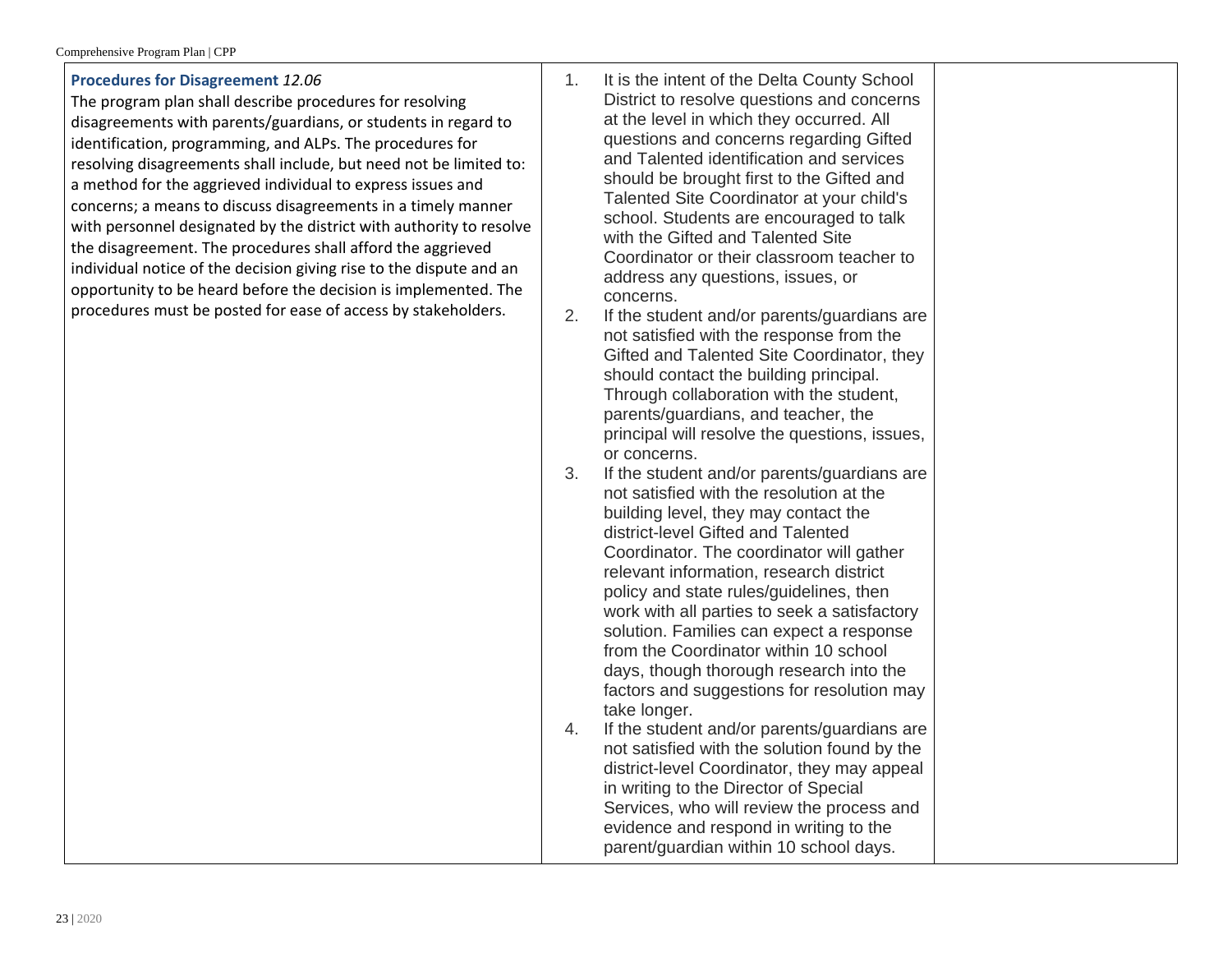| 5.<br>6. | If the student and/or parents/guardians are<br>not satisfied with the response from the<br>Director of Special Services, they may<br>appeal in writing to the District<br>Superintendent. The Superintendent or<br>designee will review the process and<br>evidence and respond in writing within 10<br>school days of receiving the letter of<br>appeal.<br>If the disagreement stems from school<br>district policy decisions, families may ask<br>the Board of Education to review the<br>relevant policy and to explore whether<br>updates and revisions are in order. |  |
|----------|----------------------------------------------------------------------------------------------------------------------------------------------------------------------------------------------------------------------------------------------------------------------------------------------------------------------------------------------------------------------------------------------------------------------------------------------------------------------------------------------------------------------------------------------------------------------------|--|
|          |                                                                                                                                                                                                                                                                                                                                                                                                                                                                                                                                                                            |  |